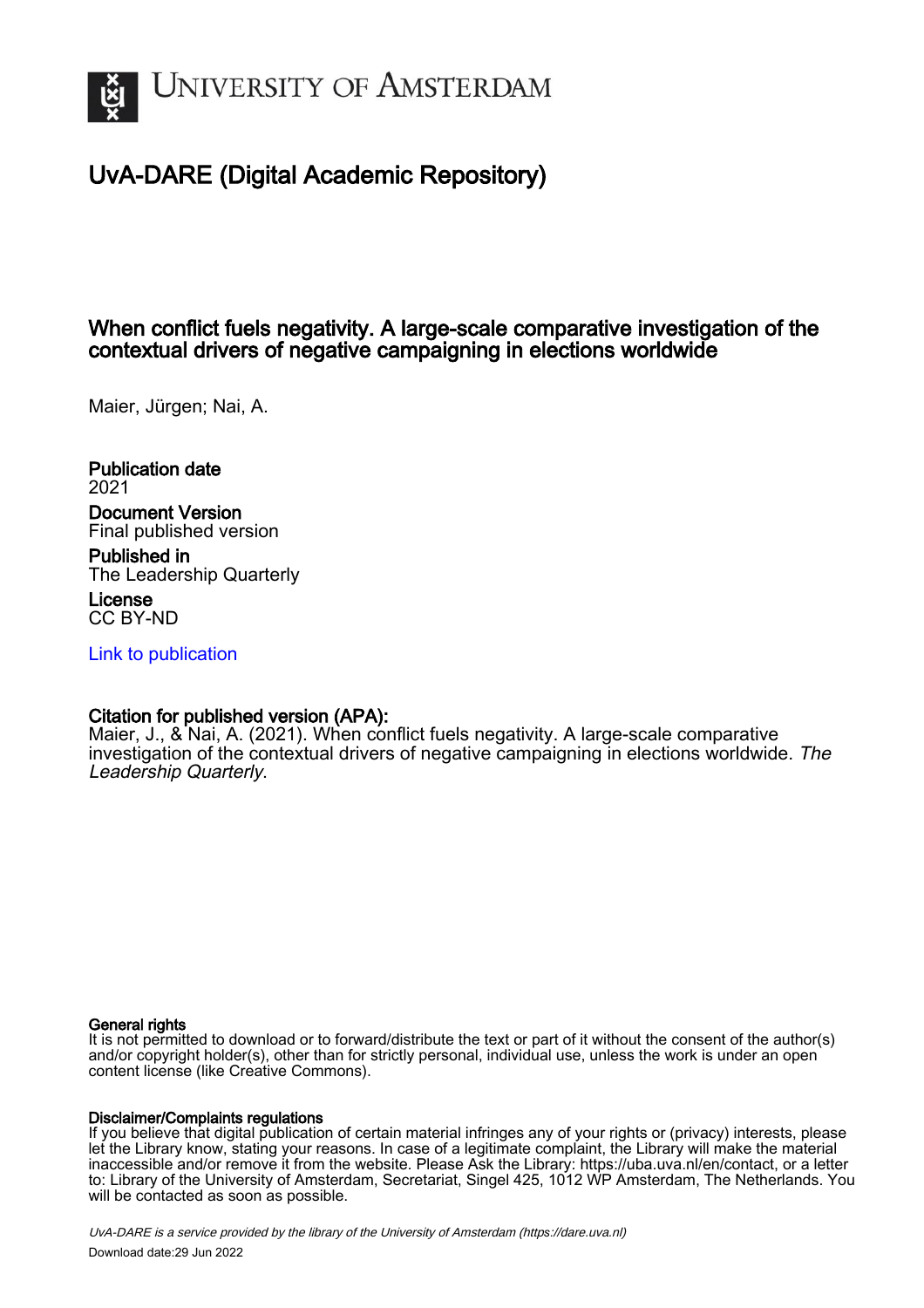[The Leadership Quarterly xxx \(2021\) 101564](https://doi.org/10.1016/j.leaqua.2021.101564)



Contents lists available at [ScienceDirect](http://www.sciencedirect.com/science/journal/10489843)

# The Leadership Quarterly



journal homepage: [www.elsevier.com/locate/leaqua](http://www.elsevier.com/locate/leaqua)

## Full length article

# When conflict fuels negativity. A large-scale comparative investigation of the contextual drivers of negative campaigning in elections worldwide

Jürgen Maier<sup>a,∗</sup>, Alessandro Nai <sup>b</sup>

<sup>a</sup> University of Koblenz-Landau Department of Political Science, Kaufhausgasse 9, 76829 Landau, Germany <sup>b</sup> University of Amsterdam Amsterdam School of Communication Research (ASCoR), The Netherlands

## ARTICLE INFO

Keywords: Negative campaigning Conflict Cleavages Media coverage Comparative political communication Expert survey

## ABSTRACT

We investigate the contextual conditions under which campaigns in elections worldwide are fought "negatively", that is, rely on attacks against political opponents. We test the overarching intuition that societal, political, and cultural conflicts in the country are associated with greater negativity in election campaigns; conflicts, we argue, sow political discord. We test this intuition via a large-scale comparative dataset that covers 136 national elections across more than 100 countries worldwide that happened between June 2016 and March 2020, based on the expert judgments of more than 2000 scholars ‐ to the best of our knowledge, the single largest comparative dataset about the content of elections worldwide. Our results show that countries in which elections are fought under a majoritarian or plurality rule tend to witness higher campaign negativity, and so are countries characterized by higher income inequality, deeper ethnic fragmentation, and higher individualism. Similarly, election competitiveness and ideological diversity of competing actors both tend to be associated with a greater use of negative campaigning, and so is news media preference for sensationalism.

#### Introduction

The purpose of election campaigns for political leaders is to try to convince voters to cast their vote for them – or convince them not to cast it for their opponents. In contemporary democracies, an endless stream of (more or less coherent) persuasive messages tries to clarify the political offer and increase the net favorability of the sponsor of the messages in the eyes of the voters. Among the multitude of rhetorical tricks and framing devices in the playbook of spin doctors, a particularly widespread technique to achieve such goals is to "go negative" against political opponents, stressing their "undesirable attributes or policy missteps" ([Benoit 2007: 36\)](#page-10-0). Negativity in contemporary elections is ubiquitous [\(Fridkin & Kenney 2004, 2008; Geer](#page-10-0) [2006; West 2018\)](#page-10-0), even if its increase in recent times is more contested (e.g., [Buell & Sigelman 2009; Lau & Pomper 2004; van Heerde](#page-10-0)‐Hudson [2011; Walter 2014a\)](#page-10-0). Negativity, importantly, matters. On the short term, negative messages are more memorable than comparable positive messages ("negativity bias;" [Rozin & Royzman, 2001](#page-11-0)), can convey relevant information, cue voters that the election is salient, and ultimately foster the interest of the public (e.g., [Finkel & Geer, 1998;](#page-10-0)

 $\hspace{0.1mm}^*$  Corresponding author. E-mail addresses: [maierj@uni-landau.de](mailto:maierj@uni-landau.de) (J. Maier), [a.nai@uva.nl](mailto:a.nai@uva.nl) (A. Nai). [@MaierJuergen](https://twitter.com/MaierJuergen) (Jürgen Maier), [@alessandro\\_nai](https://twitter.com/alessandro_nai) (Alessandro Nai),

<https://doi.org/10.1016/j.leaqua.2021.101564>

Received 13 May 2019; Revised 4 June 2021; Accepted 12 June 2021 Available online xxxx 1048-9843/© 2021 Elsevier Inc. All rights reserved.

[Martin, 2004; Geer, 2006\)](#page-10-0). Whether negative messages work as intended, that is, to reduce support for the target and ultimately promote the electoral fortunes of the sponsor, is less clear [\(Pinkleton](#page-11-0) [1997\)](#page-11-0). Meta‐analyses ([Lau et al. 1999, 2007](#page-11-0)) report only minimal effects of negative messages in general, even if some evidence exists that negative campaigning "can be effective, under certain circumstances" [\(Fridkin & Kenney 2012: 181](#page-10-0)) and can help shape the image of political leaders [\(Grabe & Bucy 2009](#page-10-0)). More worryingly, several studies report detrimental systemic effects: Negative campaigns can increase the gap between citizens and the elites, reduce political mobilization, depress political efficacy and trust, and generally foster political polarization and a "gloomier" public mood ([Ansolabehere and](#page-10-0) [Iyengar, 1995; Thorson et al., 2000; Yoon et al., 2005; Cappella &](#page-10-0) [Jamieson 1997](#page-10-0)).

Because of its relevance for the political game ‐ for good or for bad ‐ much attention has been paid to factors incentivizing candidates to "go negative" on their rivals. Perhaps unsurprisingly, most research on this matter focuses on micro-level determinants, usually assuming that the decision to go negative stems from cost-benefit calculations ([Garramone 1984; Roese & Sande 1993; Lau & Pomper 2002\)](#page-10-0): If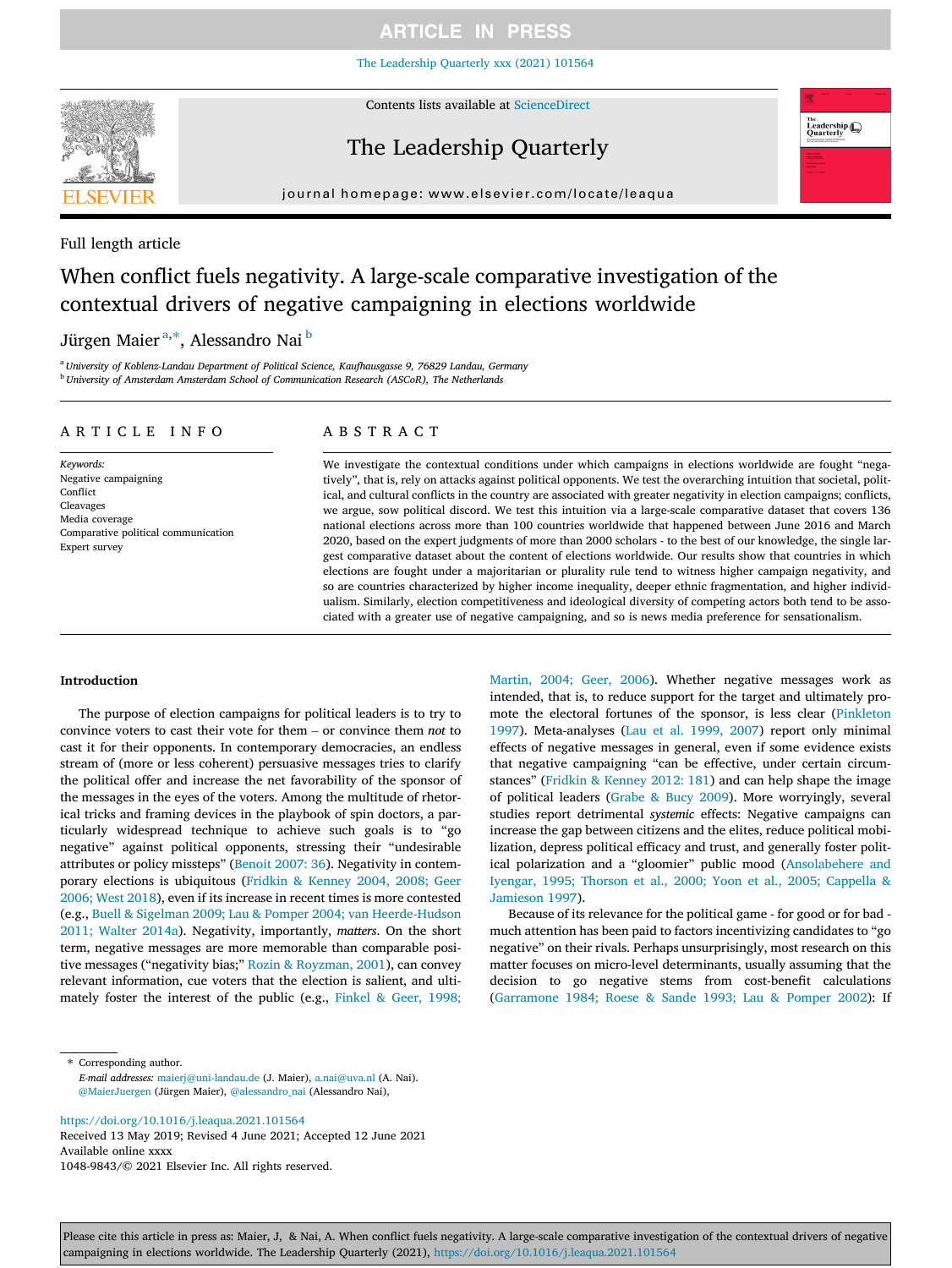political attacks can work as intended to depress support for the target, the fact that voters tend to dislike excessively negative campaigns (e.g., [Lipsitz et al. 2005](#page-11-0)) creates a substantial risk of backlash against the sponsor of the attack. The literature has indeed shown that several strategic considerations come into play; for instance, challengers tend to attack more often than incumbents (e.g., [Benoit 2017; Maier &](#page-10-0) [Jansen 2017; Walter, van der Brug & van Praag 2014; Nai 2020\)](#page-10-0), most strategic considerations come into play; for instance, challengers tend<br>to attack more often than incumbents (e.g., Benoit 2017; Maier &<br>Jansen 2017; Walter, van der Brug & van Praag 2014; Nai 2020), most<br>likely because th having an office to lose. Similarly, candidates lagging behind in the polls are often considerably more likely to go negative than frontrunners (e.g., [Haynes & Rhine 1998; Maier & Jansen 2017](#page-10-0)).

But it is highly unlikely that only strategic considerations come into play; the context in which the election takes place is likely to set the stage for greater or smaller incentives to go negative. Yet, due to major hurdles plaguing comparative research in political communication, literature on the impact of macro-level factors (or contextual variables) on the use of negativity is scarce. Exceptions are studies suggesting differences in attack behavior between campaigns held at the national, state, or local level (e.g., [Benoit 2007; Maier & Jansen 2017; Sullivan & Sapir](#page-10-0) [2012\)](#page-10-0) or assessing the effects of party polarization on negative campaigning (e.g., [Curini & Martelli 2010; Dolezal et al. 2015;](#page-10-0) [Elmelund](#page-10-0)‐[Præstekær 2008; Papp & Patkós 2019; Walter 2014b](#page-10-0)). More recently, several studies have introduced a large‐scale comparative approach to the study of campaign negativity using expert assessments (e.g., [Nai, 2020; Maier & Nai, 2020\)](#page-11-0), but these studies have only marginally addressed the issue of the deeply rooted, contextual drivers of negativity. This is what this article intends to do. We claim that the nature and intensity of conflicts inherent in the context in which politginally addressed the issue of the deeply rooted, contextual drivers of negativity. This is what this article intends to do. We claim that the nature and intensity of conflicts inherent in the context in which political ac lead to discursive conflict in election campaigns. We focus most notably on four broad categories of contextual determinants: (i) the political system, (ii) economic, ethnic, religious, and cultural cleavages, (iii) the electoral race, and (iv) the media. To what extent are instances of conflict at these four levels associated with greater negativity in election campaigns across the world? We answer this overarching question via a large‐scale comparative dataset [\(Nai 2020; Maier &](#page-11-0) [Nai 2020](#page-11-0)) covering 136 national elections held in 102 countries worldwide between June 2016 and March 2020 ‐ to the best of our knowledge, the single largest existing comparative dataset on elections worldwide. Most available studies either compare only a handful of countries (e.g. [Benoit 2007; Walter 2014a; Walter, van der Brug &](#page-10-0) [van Praag 2014;](#page-10-0) but see [Papp & Patkós 2019](#page-11-0)) or compare different contexts within a given country (e.g., [Hale, Fox & Farmer 1996;](#page-10-0) [Kahn & Kenney 2004; Lau & Pomper 2004\)](#page-10-0). The comparative nature of the dataset allows us to investigate, for the first time on such a large scale, the impact of various macro‐level factors on the tone of election campaigns.

#### Conflict breeds conflict

Research on agenda setting and conflict expansion (e.g., [Baumgartner & Jones 1993; Schattschneider 1960\)](#page-10-0) has consistently shown that the context has a structuring function in social and political dynamics. Following the same logic, we argue that the presence, type, and intensity of conflicts in society influence the strategic calculus shown that the context has a structuring function in social and political<br>dynamics. Following the same logic, we argue that the presence, type,<br>and intensity of conflicts in society influence the strategic calculus<br>used by dynamics. Following the same logic, we argue that the presence, type, and intensity of conflicts in society influence the strategic calculus used by competing candidates – the assessment of potential costs and benefits – b instance, in consensual societies where cooperation, compromise, and agreement are the norm, political confrontations based on vicious personal attacks are undoubtedly at odds with public expectations and social rules. Conversely, positive and optimistic campaigns in times of great conflict and upheaval might seem excessively tame, inappropriate. Broadly speaking, the overall assumption that guides our investigation is that great conflict and upheaval might seem excessively tame, inappropriate. Broadly speaking, the overall assumption that guides our investithe presence of elements in the political system, culture and society, electoral race, and media coverage that are indicative of these conflict lines – provides incentives for election campaigns to be particularly confrontational and negative.<sup>1</sup> Conflict breeds conflict. In the following we describe our expectations in more detail.

### Political system

According to [Lijphart \(2012\),](#page-11-0) parliamentary ("consensual") democracies are "kinder, gentler" than majoritarian political systems. In contrast to the latter, consensual democracies share power at the executive level, allow effective minority representation, accept minority veto, and generally set up a system where the ruling majority has to consider the interests of the minority at least in part ([Lijphart 1984](#page-11-0)). More importantly for our argument, consensus democracies tend to be characterized by more harmonious and consensual decision making. Political actors have incentives to "go along", as they otherwise face the risk of harder coalition bargaining ([Walter 2014a](#page-11-0)) or, more generally, system paralysis. In this sense, cooperation rather than confrontation is an integral component of the institutional dynamics of parliamentarism; as a result, negativity should be lower (H1). A similar argument can be advanced for a specific institutional setting, the electoral and party system. In a multiparty system the cost-benefit structure of attacking the opponents is more complex ([Walter 2014a](#page-11-0)). Whereas in a two-party system a zero-sum game exists in which any strategy that reduces support for the rival should directly or indirectly increase support for the sponsor, this mechanism does not necessarily work in multiparty systems. An attack from party A against party B could effectively reduce support for the latter, but only for party C to benefit from it - what [Galasso et al. \(2020\)](#page-10-0) call "positive spillovers." Of course, the risks inherent in attack politics (backlash due to dislike of negativity by the public at large) still exist in multiparty systems. As a result, multiparty competition leads to a different cost‐benefit balance, in such a way that it is more likely for costs to outweigh potential benefits. Campaigns fought in multiparty systems based on proportional representation should thus be less likely to be negative (H2). Furthermore, the increase of personalization [\(Swanson & Mancini](#page-11-0) [1996; Van Elst et al. 2017; Van Zoonen & Holtz](#page-11-0)‐Bacha 2000) forces campaigns to increasingly emphasize their critique of political leaders rather than parties ("negative personalization"; see [Pruysers & Cross](#page-11-0) [2016; Garzia & da Silva 2021](#page-11-0)). Since personalization is at its maximum when leaders (instead of parties) are elected, we expect negativity to be higher in presidential elections (H3).

#### Cleavages and culture

Modern societies are characterized by cleavages ‐ fundamental disagreements between large societal groups regarding how society in general should be structured in terms of economic, ethnic, regional, or religious matters ([Lipset and Rokkan 1967](#page-11-0)). If politicized and embraced by the partisan supply in the country, cleavages can become stable large‐scale conflicts that will shape the political life of the country on the long term (e.g., [Sartori 1968; Klandermans & de Weerd](#page-11-0) [2000\)](#page-11-0). With this in mind, we advance the rather simple set of expectations that in societies characterized by economic inequalities, ethnic heterogeneity, or religious diversity, conflicting interests of competing social groups are mirrored by political disagreements within the political elite. The resulting issue polarization will, in turn, increase the chances of discursive conflicts during elections [\(Geer, 2012\)](#page-10-0). Hence, societies with deep economic, religious, or ethnic cleavages should be characterized by more negative campaigns (respectively, H4, H5,

 $1$  Of course, it is not only the presence of conflicts that fuels negativity campaigning; negativity also depends on the type, amount, and intensity of a given conflict, as well as the institutional structures that influence if/how it is addressed. Unfortunately, however, our data is not granular enough to address these additional matters.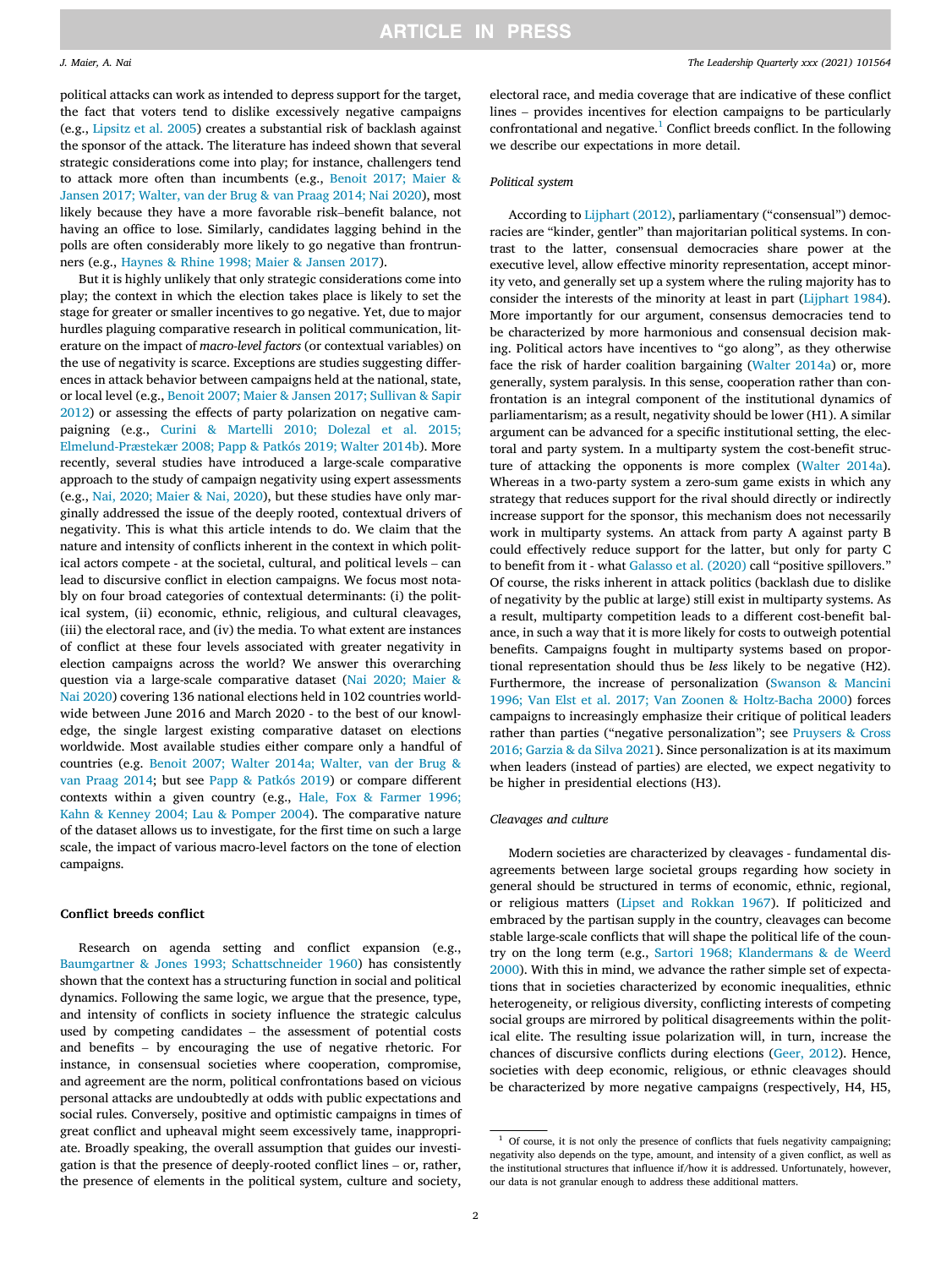#### <span id="page-3-0"></span>Table 1

Expectations at a glance.

| Level                         | Variable                        | Hypothesis                                                      |           |
|-------------------------------|---------------------------------|-----------------------------------------------------------------|-----------|
| <b>Political system</b>       | Parliamentarism                 | Negativity lower in parliamentary democracies                   | $H1$ (-)  |
|                               | Proportional representation     | Negativity lower in countries with proportional representation  | $H2$ (-)  |
|                               | Presidential election           | Negativity higher during presidential elections                 | $H3 (+)$  |
| Cultural & societal cleavages | Income inequalities             | Negativity higher in countries with higher inequality           | $H4(+)$   |
| The electoral race            | Religious diversity             | Negativity higher in countries with higher diversity            | $H5(+)$   |
|                               | Ethnic diversity                | Negativity higher in countries with higher diversity            | $H6 (+)$  |
|                               | Individualism                   | Negativity higher in countries with stronger individualism      | $H7(+)$   |
|                               | Number of competing actors      | Negativity lower when many actors compete                       | $H8$ (-)  |
|                               | Ideological diversity of actors | Negativity higher when actors are more ideologically diverse    | $H9(+)$   |
|                               | Competitiveness of the race     | Negativity higher in more competitive races                     | $H10 (+)$ |
| Media coverage                | Infotainment                    | Negativity higher when high media preference for sensationalism | $H11 (+)$ |

H6). Differences create conflict lines in which disagreements ‐ together H6). Differences create conflict lines in which disagreements - together<br>with the accompanying confrontational and aggressive rhetoric – fester.<sup>2</sup>

Beyond these cleavages, we also argue that patterns of cultural differences across countries are likely to be associated with diverging incidences of attack politics. Research in intercultural psychology shows that there are large intra‐individual differences in personality and values (e.g., [Schoen & Schumann 2007\)](#page-11-0) and that specific patterns exist for different regions of the globe (e.g., [Schmitt et al. 2007;](#page-11-0) [Rudnev et al. 2018\)](#page-11-0). According to [Hofstede, Hofstede, and Minkov](#page-10-0) [\(2010\)](#page-10-0), one of the most important and structuring dimensions of cross‐cultural differences is the individualism vs. collectivism dimension. Whereas in collective cultures social cohesion is high and group interests are more important than individual preferences, individualistic cultures are characterized by the primacy of personal benefit, self‐ fulfillment, and selfishness. As a result, cooperation is the norm in collective cultures whereas in individualist cultures conflict is widely accepted. In terms of leadership, some evidence exists that in collectivistic cultures organization leaders show stronger affective attachments to the larger group they belong to, whereas leaders in individualistic cultures prefer transactional styles of leadership and tend to focus on personal goals and short‐term achievements ([Dickson, Den Hartog and Mitchelson 2003\)](#page-10-0). With this in mind, we should expect higher levels of confrontation and antagonism in individualistic cultures, reflected by higher negativity in election campaigns (H7).

### The electoral race

Conflict should also drive negativity when it comes to electoral competition. First, targeted attacks could lead to zero direct gains for the attacker in contexts where a large number of actors compete, while still remaining quite risky in terms of potential backlash effects ([Walter 2014a](#page-11-0); see also [Elmelund](#page-10-0)‐[Præstekær 2008; Ridout & Walter](#page-10-0) [2015;](#page-10-0) but see [Elmelund](#page-10-0)-[Præstekær & Svensson 2014; Peterson &](#page-10-0) Djupe 2005). We therefore expect that the level of negativity decreases with the number of actors competing against each other in the election (H8) – a simple ex [Djupe 2005](#page-10-0)). We therefore expect that the level of negativity decreases with the number of actors competing against each other in the election ferences in party systems (see H2 above). Second, elections fought among candidates with very different ideological stances should be particularly negative. Empirical evidence for this effect is mixed ([Dolezal et al. 2015; Elmelund](#page-10-0)‐[Præstekær 2008; Curini & Martelli](#page-10-0) [2010; Papp & Patkós 2019; Walter 2014b](#page-10-0)), but we believe that a case can be made that ideological distance between candidates provides incentives to attack for the same reason that political polarization fos-

ters negativity (e.g., [Geer 2006, 2012\)](#page-10-0): Distance between competing actors escalates disagreements on key issues, which opens the window<br>of opportunity for ideologically-based attacks (H9).<br>Lastly, the competitiveness of the race – that is, how close or unde-<br>cided the expected outcome of of opportunity for ideologically‐based attacks (H9).

Lastly, the competitiveness of the race – that is, how close or undeconsiderations of candidates. Indeed, evidence exists that more competitive or "close" races are associated with higher negativity (e.g., [Druckman, Kifer & Parkin 2009; Elmelund](#page-10-0)‐Præstekær 2008; Lau & [Pomper 2004](#page-10-0)). When the going gets tough, the tough get going. More competitive races are a cue that the stakes are high, which should normally create incentives for more confrontational rhetoric (H10).

#### Media logic

The last set of factors concerns the nature of the media system covering the elections. Following theories of mediatization of politics (e.g., [Mazzoleni & Schulz 1999\)](#page-11-0), the political system and its outcomes are increasingly co‐dependent on the coverage of political events provided by news media. The news media in modern democracies (and beyond) tend to pay special attention to the conflicts and disagreements between political actors ([Geer 2006, 2012; Patterson, 1993](#page-10-0). The news media are characterized by a "negativity" frame [\(Esser](#page-10-0) [et al. 2017; Lengauer, Esser & Berganza 2011; Ridout & Smith](#page-10-0) [2008\)](#page-10-0), that is, the tendency to promote "conflict-centeredness" and disputes between candidates. This is mainly because negativity is an important news value (e.g., [Lengauer, Esser & Berganza 2011\)](#page-11-0). Due to the underlying structuring role of negativity bias for citizens (e.g., [Soroka, Fournier and Nir 2019](#page-11-0)), but also for journalists, negativity sells ([Geer 2012](#page-10-0)). Increased market pressure in recent decades has incentivized a shift towards "soft news" [\(de Vreese et al. 2017; Prior](#page-10-0) [2003; Reinemann et al. 2011\)](#page-10-0) and "infotainment journalism" [\(Albæk](#page-10-0) [et al., 2014; Brants 1998\)](#page-10-0), where the news "is nowadays more buffeted by rumors, controversies, and trivialities" [\(Plasser 2005: 55](#page-11-0)).

All in all, news media today tend to pay particular attention to the negative and sensational aspects of the political game (see also [Haselmayer, Meyer & Wagner 2019\)](#page-10-0). Candidates vying for media attention, in order to increase their electoral chances, face strong incentives to create conflict by going negative on their opponents: Media personalization pays more attention to the candidates themselves, negativity of news coverage provides special attention to attack politics, and a media culture promoting infotainment over hard news encourages political actors to focus on the dirty business of their rivals. Thus, it seems reasonable to expect that negative campaigns are likely to thrive in a context characterized by a marked proclivity for news "infotainment" (H11).

In addition to this direct effect, we explore the moderating role of media coverage for the effects of the other determinants of negativity at the political system, culture, and electoral race levels, starting from the assumption that structural lines of conflict become relevant if the

 $^{\rm 2}$  The degree of conflict carried by cleavages depends on whether cleavages overlap or crosscut. In the first case, cleavages reinforce each other, further exacerbating the level of conflict. In the second case, cleavages mutually attenuate each other and thus keep conflicts at bay [\(Dahl 1982: 57\)](#page-10-0).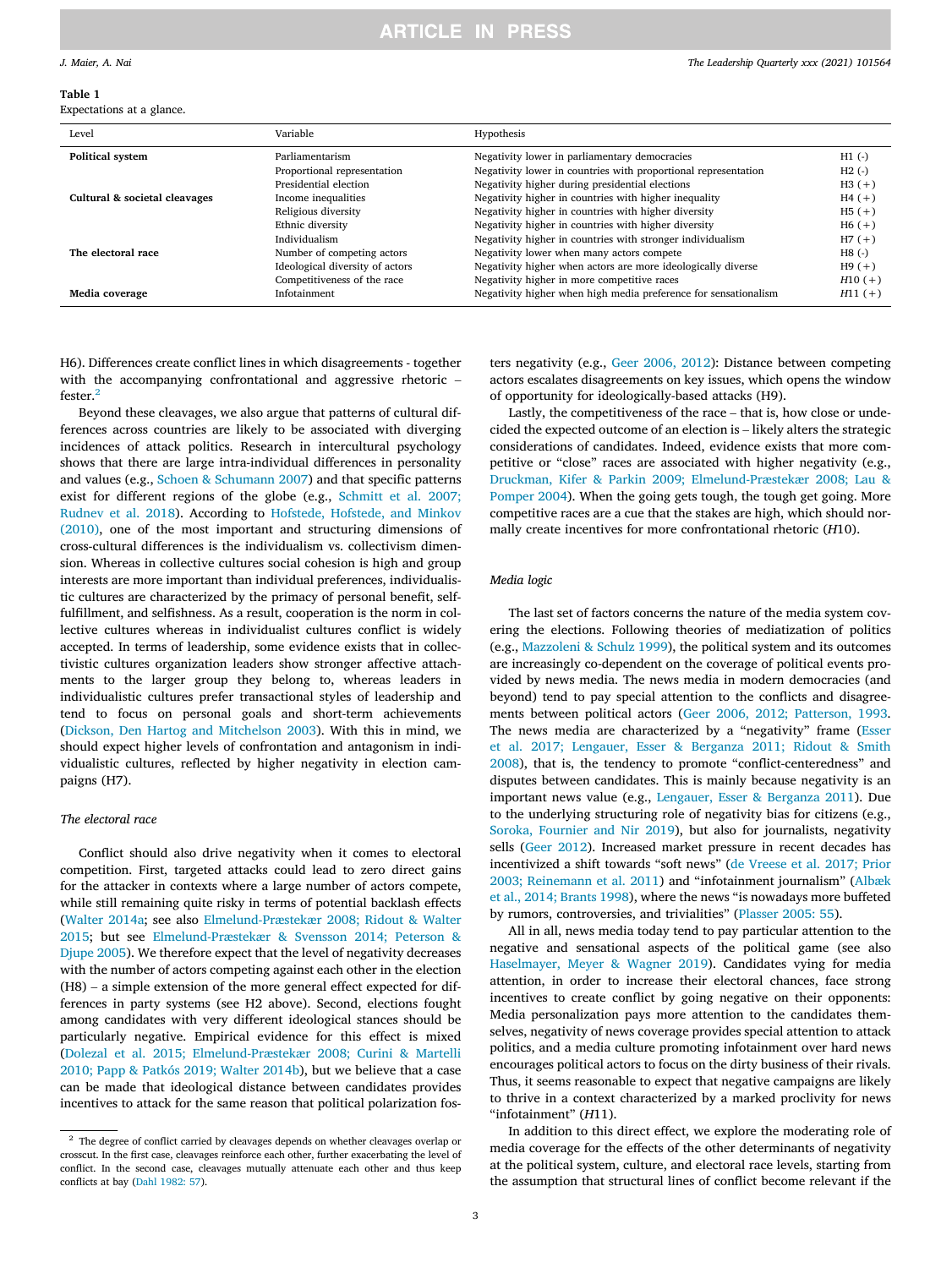"media picks them up" and makes them visible to the public ("agenda setting"; e.g., [McCombs & Shaw 1972\)](#page-11-0), thus altering their relative weight when it comes to individual decision-making ("priming"; e.g., [Iyengar & Kinder 1987\)](#page-10-0).

[Table 1](#page-3-0) summarizes all expectations for direct effects, including the direction of the expected association (positive, negative).

#### Data and methods

#### The dataset

Analysis in this article is based on a large‐scale comparative dataset (The Negative Campaigning Comparative Expert Survey; NEGex) that uses expert ratings to map the campaigning strategies of parties and candidates competing in elections worldwide ([Nai 2020; Maier &](#page-11-0) [Nai, 2020](#page-11-0)).<sup>3</sup> Starting in June 2016 and subsequent to all national elections worldwide, a sample of domestic and international scholars with expertise<sup>4</sup> on electoral politics, political communication (including political journalism), electoral behavior, or related disciplines in the country was contacted. Experts were asked to provide their opinion on several aspects of the election, including the campaigning strategies of competing candidates (e.g., the tone of their campaign or the issues on which they attacked their rivals the most). The current version of the dataset (NEGex 2.0) includes detailed information for almost 700 candidates having competed in 136 national elections held in 102 countries worldwide between June 2016 and March 2020, based on aggregated ratings provided by more than 2,000 national and international experts. In this having competed in 136 national elections held in 102 countries world-<br>wide between June 2016 and March 2020, based on aggregated ratings<br>provided by more than 2,000 national and international experts. In this<br>article, we mation in the dataset that concerns differences across elections on the whole (e.g., the overall level of negativity of the campaign) and not information about the campaign of competing parties and candidates specifically. The list of 136 elections on which we run our models can be found in Appendix A. The list only includes elections for which at least 3 experts provided ratings. The number of expert answers varies across elections; on average, 15.4 experts (min 3, max 75) evaluated each election; this average is substantially higher than in other comparable studies, for instance, on US presidents (see, e.g., [Lilienfeld et al.](#page-11-0) [2012](#page-11-0)). On average, experts in the overall sample lean to the left on a each election; this average is substantially higher than in other comparable studies, for instance, on US presidents (see, e.g., Lilienfeld et al. 2012). On average, experts in the overall sample lean to the left on a 1–1 the country for which they were asked to evaluate the election, and 31% of them are female. Experts declared themselves very familiar with 1–10 left–right scale ( $M = 4.37$ ,  $SD = 1.81$ ), 75% of them work in the country for which they were asked to evaluate the election, and 31% of them are female. Experts declared themselves very familiar with the elections (the elections ( $M = 8.05/0-10$ ,  $SD = 1.72$ ), and rated the questions in the survey as relatively easy to answer ( $M = 6.56/0-10$ ,  $SD = 2.35$ ).

Using expert ratings to measure campaign tone might seem unusual. Typically, the discipline relies on content analysis of communication events and discursive material, such as televised leadership debates (e.g., [Maier & Jansen 2017; Walter & Vliegenthart 2010\)](#page-11-0) and campaign ads (e.g., [Benoit 2007\)](#page-10-0). The advantage of measures obtained through content analysis is that the discursive universe is known, and the coding can be monitored and verified (for instance, through intercoder reliability assessments); on the other hand, this classical approach suffers from several severe shortcomings that hinder comparative research. First, it is an excessively expensive and time‐consuming method, with the direct consequence of reducing the magnitude of the compared cases to keep the costs at bay. Second, the relative importance of specific communication channels is likely to vary across countries. For instance, attack ads in newspapers might be an important component of elections in Switzerland, but they are all but irrelevant in the US; televised ads are an extremely important campaign message in the US but of very limited importance in Sweden

 $^{\rm 3}$  [https://www.alessandro-nai.com.](https://www.alessandro-nai.com) The project has been funded by the Swiss National Science Foundation, grant number P300P1\_161163.

([Strömbäck 2008](#page-11-0)). The Leadership Quarterly xxx (2021) 101564<br>ublic ("agenda (Strömbäck 2008). This – and even more profoundly – the level of negativity itself have been shown to be a function of the medium in which it is measured ([Elmelund](#page-10-0)‐[Præstekær, 2010; Walter & Vliegenthart](#page-10-0) [2010\)](#page-10-0); in this sense, scholars comparing the use of negativity across countries by looking only at specific communication channels could face the risk of obtaining a skewed image of the overall campaign. 2010); in this sense, scholars comparing the use of negativity across countries by looking only at specific communication channels could face the risk of obtaining a skewed image of the overall campaign. Relying on expert surveys where experts are asked to provide ratings about the campaign face the risk of obtaining a skewed image of the overall campaign.<br>Relying on expert judgments – and, more specifically, on systematic<br>surveys where experts are asked to provide ratings about the campaign<br>on the whole, and address all these shortcomings simultaneously [\(Gélineau & Blais](#page-10-0) [2015\)](#page-10-0).

#### Measuring negativity

Experts were first provided with a definition of negative and positive campaigning<sup>5</sup> and then asked to evaluate whether "the campaign taken as a whole before the most recent election in [country] was exclusively negative, exclusively positive, or somewhere in between" (from −10 "exclusively negative" to + 10 "exclusively positive"). Given the large comparative scope of the dataset, a potential issue that might arise is the fact that "negativity" could not have the same meaning every- $-10$  "exclusively negative" to  $+10$  "exclusively positive"). Given the large comparative scope of the dataset, a potential issue that might arise is the fact that "negativity" could not have the same meaning everywhere political game (e.g., US) a certain type of attack could be seen as relatively normal and harmless, whereas in other countries that same attack could be perceived as extremely harsh and thus drive the impression that the campaign is more negative in this second case. To correct for this potential cross‐cultural bias in the understanding of the main concept at stake, the questionnaire included a series of "anchoring vignettes" (Bakker et al. 2014; [King et al. 2004](#page-11-0)). Vignettes, in this case six statements that take the form of campaign messages<sup>6</sup> that experts had to evaluate in terms of their "negativity", can be used to set up "bench-–marks" for comparisons across respondents and to make sure that all experts have the same understanding of what a "negative" message is - or, in case their understanding diverges, to "correct" such discrepancies. Based on how experts evaluated the six vignettes, we estimated an "adjusted" measure of campaign negativity via a series of parametric adjustments [\(Hopkins & King 2010; King et al. 2004\)](#page-10-0) through ordered probit models implemented using the GLLAMM package (Stata/MP 14.2 for Mac). These models estimated, for each expert, a new "adjusted" value on the main dependent variable (negativity) based on their "raw" estimation, the scores they provided on the six vignettes, and five set parameters: an unique election identifier (to control the fact that experts are clustered within different elections), gender, domestic/inter-"raw" estimation, the scores they provided on the six vignettes, and five<br>set parameters: an unique election identifier (to control the fact that<br>experts are clustered within different elections), gender, domestic/inter-<br>n tioning. By including the expert profile directly within the measurement, this "adjusted" variable reduces the risk that differences in experts (e.g., in terms of their ideology; [Curini 2010\)](#page-10-0) drive their aggregated ratings. The obtained variable is a continuous measure of campaign negativity and ranges between 1 ("very positive") and 7 ("very negative"). We will use this "adjusted" measure as main dependent variable in our models; the original variable will be used in robustness checks. Table A1 in the appendix reports the negativity level for each county in our dataset. The table also reports the country‐level standard deviations calculated for

<sup>4</sup> Expertise is established by existing relevant academic publications (including conference papers), professional engagements, and biographical statement (e.g., on the scholar's academic website).

 $^{\rm 5}\,$  The lead-in to the question reads as follows: "During election campaigns, parties and candidates sometimes rely on negative campaigning, defined as talking about the opponents in the race by criticizing their programs, attacking their ideas and accomplishments, questioning their qualifications, and so on. Positive campaigning is the opposite: talking about one's own accomplishments, qualifications, programs and ideas by praising them."

<sup>6</sup> The six vignettes read as follows: "I care about people"; "Inflation dropped during my term in office", "Unemployment dropped during my term in office, whereas under my opponent it increased", "Under my opponent's administration the economy has stagnated", "You cannot trust my opponent", and "My opponent is dishonest and corrupt". Experts had to evaluate these six vignettes using the same scale used for the general question about campaign negativity, ranging from −10 ("very negative") to +10 ("very positive").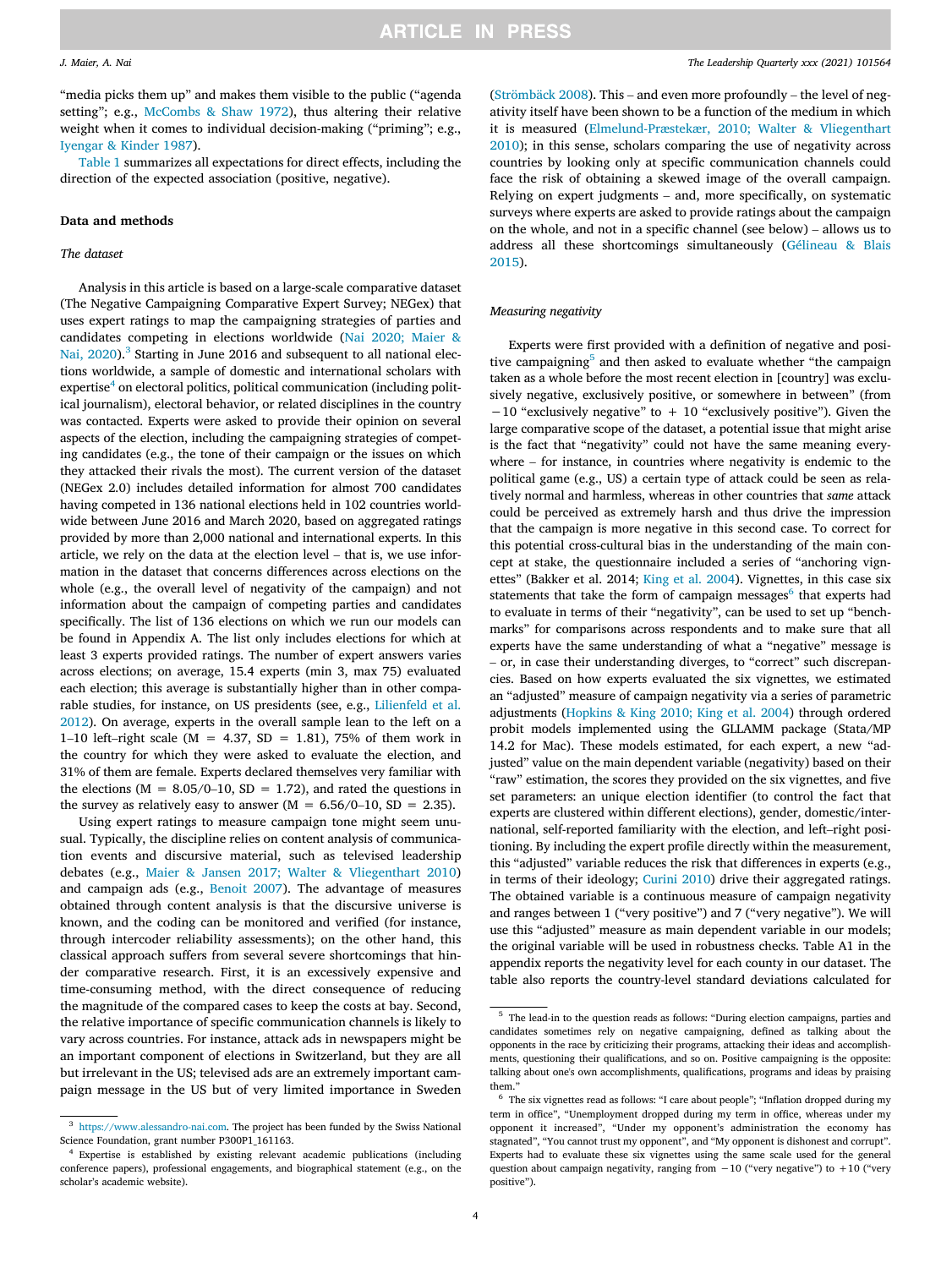the original variable (original tone scale ranging between −10 and  $+10$ ), which can provide an indication of the extent of interexpert agreement. The ratio between the standard deviation and the country average (SD / M), usually referred to as "coefficient of variation" (CV) or "relative standard deviation" and reflecting the overall dispersion of the observations around the mean, is on average well below 1.0 across all elections (CV =  $0.52$ ),<sup>7</sup> signaling a rather low variance in the expert answers. In plainer words, experts seem, on average, to agree rather consistently on their ratings of campaign tone.

Due to the logistic difficulties in measuring the content of election campaigns worldwide, no comparable evidence exists that we can use to validate our measurement of campaign negativity. Nonetheless, as we report elsewhere ([Maier & Nai 2020](#page-11-0)), we were able to set up a triangulation check that compares data in a parallel expert survey (for the 2018 US Senate midterm election) using an identical protocol with two independent data sources: the tone of the candidates' campaign on Twitter, and the percentage of negative TV ads of competing candidates in the midterms elections. Even when controlling for covariates at the candidate and US state levels (gender, party affiliation, age, state turnout, state leaning, and so forth), the measure of campaign negativity in our expert data significantly and positively correlates with negativity in Twitter and TV ads. In other words, the triangulation check strongly suggests that experts are able to effectively capture the tone of election campaigns. Appendix D describes this triangulation in detail.

#### Independent variables

Concerning the political system, we first use a binary variable that sorts between countries with a presidential political system (0) and countries with a parliamentary political system (1). Information is based on the Central Intelligence Agency (CIA) World Factbook.<sup>8</sup> Second, we use a dummy variable separating countries with a plurality/ majority system, including Mixed Member Majoritarian (0) from countries with proportional representation electoral systems ("PR"), including Mixed Member Proportional (1), as classified by [Gallagher \(2014\)](#page-10-0). Third, we set up a dichotomous variable measuring whether the election is a parliamentary election (0) or a presidential election (1).

At the societal and cultural level, to measure the extent of religious and ethnic diversity in the country we rely on the "fractionalization" scores discussed in [Alesina et al. \(2003\)](#page-10-0). The fractionalization mea-At the *societal and cultural* level, to measure the extent of religious<br>and ethnic diversity in the country we rely on the "fractionalization"<br>scores discussed in Alesina et al. (2003). The fractionalization measures are probability that two individuals selected at random from a country will be from different ethnic, linguistic or religious groups" ([Martinez i](#page-11-0) [Coma & Nai, 2017, p. 78](#page-11-0)). $9$  We measure the presence of economic inequalities via the Gini index for each country, retrieved from the CIA World Factbook; $^{10}$  The Gini index is a standardized composite index

ranging from 0 ("complete equality of income") to 100 ("complete inequality of income"). The Individualism Index (see, e.g., [Hofstede,](#page-10-0) [Hofstede & Minkov 2010\)](#page-10-0),<sup>11</sup> ranging from 0 ("strong collectivistic society") to 100 ("strong individualistic society"), is a straightforward measure of individualism.

Concerning electoral competition, we first use the formula proposed by [Laakso and Taagepera \(1979\)](#page-11-0) for the effective number of parties (ENPP) to measure the total (effective) number of competing candidates; this measure takes the differences in candidates support into account and yields a value to be interpreted as the number of competing candidates with a similar strength ([Gallagher & Mitchell 2005](#page-10-0)). Second, to measure "competitiveness" of the election we rely on a question in the expert survey that asked experts to evaluate how much they agree that "the race was not competitive, the winner was clearly known beforehand"; we recoded the aggregated scores into a variable that varies between 0 ("very low competitiveness") and 4 ("very high competitiveness"). Third, to measure ideological distance among competing parties and candidates we simply use the standard deviation, for each election, of the ideological placement of the most important parties and candidates running for the election (as included in the dataset); ideology of political actors itself is measured on a 13‐point scale from 1 ("far-left") to 13 ("far-right") (for more details, see [Nai,](#page-11-0) [2020\)](#page-11-0). Smaller standard deviation scores indicate more uniform ideological profiles of competing actors in the election, whereas greater standard deviations reflect greater diversity (average distance).

Finally, to measure the presence of sensationalism in political media coverage ("infotainment") we use a question asked to our experts; for each election, they had to evaluate how much attention the media as a whole provided to "the sensational aspects of events and stories". The resulting measure, aggregated at the election level from all expert ratings, ranges from 0 ("no attention") to 4 ("a great deal of attention"). Models that include the "infotainment" variable are also controlled by the country score on the "freedom of the press index." <sup>12</sup> The index, broadly speaking, reflects the extent to which the press in the country is restricted, and varies between 0 and 100, with 0 being unrestricted and 100 the most restricted (see also [Farah et al.,](#page-10-0) [2019](#page-10-0)). Descriptive statistics for all variables are presented in Table B1, Appendix B.

### Analysis strategy

Below we present three sets of results. First, we describe the level and distribution of negativity across the elections under investigation. Second, we test for the direct effect of factors at the political system, culture, electoral race, and media coverage levels on the use of negative campaigning during elections. Due to the limited number of elections included in the analyses we run separate models for each of these four levels to ensure statistical robustness. As we discuss below, none of the models suffer from multicollinearity. We are wary of the toomany-variables-too-few-cases problem, which prevents us from testing the impact of *all* variables in a joint model. However, by following the described procedure we are still able to test whether a larger category of fact the impact of *all* variables in a joint model. However, by following the described procedure we are still able to test whether a larger category of factors – the political system, social conflicts and culture, the elector described procedure we are still able to test whether a larger category ing and we can test the influence of different indicators representing each category against each other. If this approach is not entirely satisfactory, it represents a reasonable tradeoff between the imperative of multivariate checks and the risk of overspecification of the models. Furthermore, what we present is still ‐ to the best of our knowledge ‐ the most comprehensive comparative test of contextual drivers of negative campaigning worldwide. Third, we test whether there are significant interactions between the media's campaign coverage and the

 $7$  Because the original variable includes both negative and positive values (range between −10 and +10), which affects the computation of the CV, we have forced the <sup>7</sup> Because the original variable includes both negative and positive values (range between  $-10$  and  $+10$ ), which affects the computation of the CV, we have forced the variable on a 0–20 scale (simply adding 10 to the o interpretation of the CV. Shifting the range of the original variable in such a way has no implications for the standard deviation.

<sup>&</sup>lt;sup>8</sup> Data was retrieved from [https://www.cia.gov/library/publications/the-world-fact](https://www.cia.gov/library/publications/the-world-factbook/)[book/,](https://www.cia.gov/library/publications/the-world-factbook/) last access 25 October 2020.

<sup>9</sup> Missing values were substituted as follows: For ethnic fractionalization, we used values coming from the Historical Index of Ethnic Fractionalization Dataset (HIEF; [Drazanova, 2019](#page-10-0)) for Bosnia & Herzegovina, Serbia, and Timor‐Leste; the scores for China from the HIEF are used for Hong Kong; for Montenegro and Kosovo we use the fractionalization score reported in [Hysa \(2020\)](#page-10-0); the values for Ireland are used for Northern Ireland as well, and the scores of linguistic fractionalization are used for São Tomé and Príncipe. For religious fractionalization, we used the scores from the DELFR (distance adjusted ethno‐linguistic fractionalization index for religion) described in [Kolo](#page-11-0) [\(2012\)](#page-11-0) for Kosovo, Montenegro, North Macedonia, and Serbia.

<sup>10</sup> Data was retrieved from [https://www.cia.gov/library/publications/the-world-fact](https://www.cia.gov/library/publications/the-world-factbook/)[book/,](https://www.cia.gov/library/publications/the-world-factbook/) last access 25 October 2020. Missing values were substituted as follows: for Afghanistan we used the 2013 estimate from the HDR; Cape Verde and Fiji we used the estimates from the World Bank (for respectively 2015 and 2013); for The Bahamas we used the 2011 IMF estimate, and for Northern Ireland we used the most recent values from the Northern Ireland Council for Voluntary Action (NICVA).

 $^{11}\,$  Data was retrieved from [https://www.hofstede-insights.com/product/compare-coun](https://www.hofstede-insights.com/product/compare-countries/)[tries/,](https://www.hofstede-insights.com/product/compare-countries/) last access 25 October 2020.

<sup>&</sup>lt;sup>12</sup> [https://rsf.org/en/ranking,](https://rsf.org/en/ranking) last access 25 October 2020.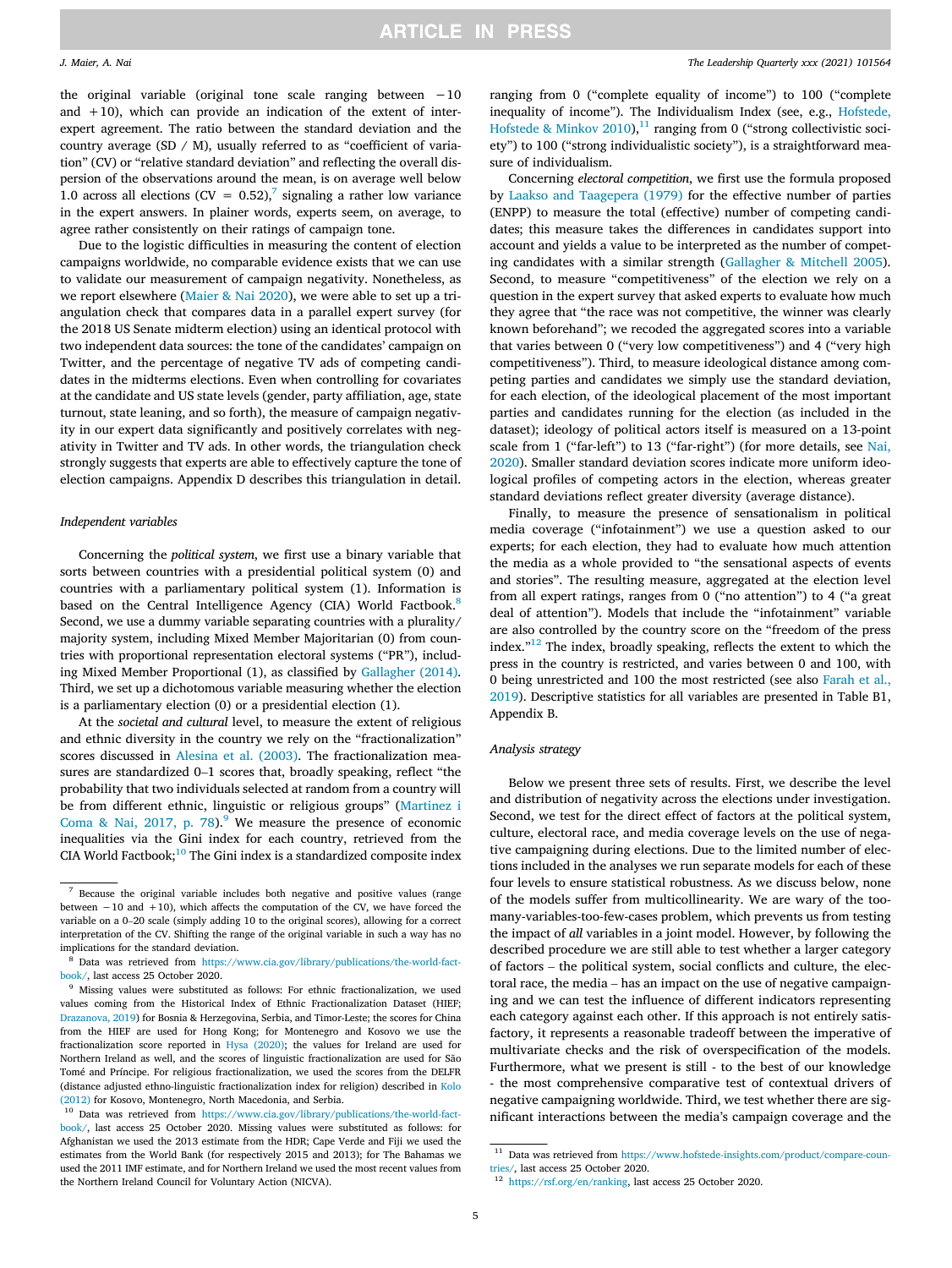determinants of negativity at the political system, culture, and electoral race levels. This analysis follows the idea that the latter factors can have a particularly strong impact if the media picks up these conflict lines and put them on the agenda of politicians and voters.

The data used for this article as well as all syntaxes used to produce the analyses discussed below (including all robustness checks) are available for replication and further analyses at the following Open Science Foundation (OSF) repository: <https://osf.io/t9a8h/>.

#### Results

#### Negativity in elections worldwide

The general public opinion about election campaigns is that they are excessively negative<sup>13</sup> – a sentiment often echoed by the literature at large. Our data confirm this general impression. In a vast majority (i.e. 110 out of 136, or 81%) of the elections in our dataset the campaign tends to be more negative than positive. The average level of negativity across all 136 elections in our database is 4.85 (see Table B1, Appendix B), clearly above the midpoint of the scale for the adjusted variable, ranging from 1 ("very positive") to 7 ("very negative"). The lowest level of negativity was observed for the presidential elections in Rwanda (2017), Algeria (2019), and Uzbekistan (2016), with a score of 2.0 in all three cases; the highest level of negativity is reported for the presidential elections in Mongolia (2017) and the general elections in DR Congo (2018), with a score of 7.00 in both cases; see Table A1 in Appendix A. [Fig. 1](#page-7-0) illustrates the level of negativity across all 102 countries under investigation and shows substantial variations across countries and regions. $14$  At first glance, campaigns seem somewhat less negative in Western and Northern Europe and the southern third of the African continent, and more negative on the American continent and Eastern Europe.

#### The drivers of election negativity

What factors account for the reported variation in negativity between elections? The argument we advance in this article is that conflict inherent in the political system, cultural and societal cleavages, the character of the electoral competition, and the way the media covers election campaigns can explain differences in the use of negativity (for a correlation matrix see Table B2 in the Appendix B). To test this assumption, we set up four linear regressions – one for each of the four sets of determinants (see [Table 2\)](#page-7-0). The table presents standardized regression coefficients, allowing us to directly compare the effects across different variables. All models are controlled by the geographical region of the country and have robust standard errors. The second column summarizes the hypothesis that is tested and the direction of the expected association (positive, negative).

Results in [Table 2,](#page-7-0) broadly speaking, provide a strong confirmation for our overarching assumption that deep-seated conflicts are associated with more aggressive election campaigns. Model M1 tests the structuring effects of diverging political systems. As expected (H2), countries with a proportional electoral system, when compared to countries in which elections (at the national level) are fought under a majoritarian or plurality rule, tend to be characterized by less negative campaigns ‐ suggesting that indeed systems in which parties face incentives to "go along", for instance when there is the possibility of post‐election bargaining to form coalition governments, tend to promote a more "positive" approach to election campaigning. We do however find no confirmation that campaigns are more aggressive during presidential elections or that parliamentarism promotes more positive campaigns; we thus reject H1 and H3.

Model M2 confirms that cultural and social conflict lines tend to translate into more aggressive election campaigns. More specifically, countries characterized by higher income inequality (Gini coefficient), deeper ethnic fragmentation, and higher individualism are all characterized, ceteris paribus, by more negative campaigns ‐ confirming H4, H6 and H7. Even if we fail to find a similar effect of religious fractionalization (H5), the overall trend is in line with the general idea that fracture lines at the cultural and societal level tend to translate into more exacerbated party competition, leading in our case to higher disagreements and political attacks.

Model M3 shows that conjunctural dynamics at the level of the electoral competition are also associated with negativity. As expected, higher election competitiveness (H10) and ideological diversity (H9) both tend to be associated with a greater use of negative campaigning ‐ suggesting that political disagreements and uncertain electoral results provide incentives for a more aggressive rhetoric, perhaps to boost the (party or candidate) profile and salience of the platform in the eye of the voter. We do not find any association between campaign negativity and (effective) number of competing actors.

Finally, as expected (H11), and in line with theories of political mediatization, countries whose media favor a more sensationalistic coverage of political events ‐ what we have called a propensity towards "infotainment" ‐ tend to be associated with greater campaign negativity. We find here perhaps the clearest confirmation of Geer's theory (2006, 2012), according to which the media provides strong incentives to use negative campaigning techniques because "negativity sells".

#### The moderating role of media coverage

Beyond its direct effect, we expect sensationalistic media coverage to reinforce the effect of other contextual determinants. This rationale follows the general assumption that conflicts existing at the other levels (e.g., the existence of economic, ethnic, or religious cleavages in a society) become electorally meaningful only if the media provides a fertile ground for the framing of elections in terms of conflicts and the more sensational aspects of the race. By highlighting conflicts, they explicitly put differences in society on the public agenda and prompt politicians to emphasize these cleavages in their election campaigns. To test this assumption, we interacted media infotainment with determinants at the other levels; as before, we ran separate models for each level and dimension, due to the overall number of observations.

Results are presented in [Table 3.](#page-8-0) Overall, we find only two significant effects in this direction, but suggestive of broader dynamics. However, due to the relatively small N overall, these results should be treated with caution. [Table 3](#page-8-0) reports only the coefficients for single interaction terms added to the baseline models presented in [Table 2](#page-7-0). Full results are described in Tables B3 to B5 (Appendix B).

First, the association between campaign negativity and media infotainment is especially strong in countries with a proportional electoral system (model M2), even if the marginal difference between the two systems is not particularly strong, and the effect is only significant at  $p < 0.1$ . More substantial is the interaction between media news coverage and the competitiveness of the race (model M10). [Fig. 2](#page-8-0) substantiates the interaction with marginal effects. As shown, the positive effect of infotainment on negativity exists especially for campaigns with low competitiveness, whereas it is weaker in highly competitive elections. This effect might suggest that candidates in non‐competitive elections have additional incentives to go negative and capture the attention of the media when the media itself is known to prioritize more sensationalistic angles of political news. Conversely, in highly competitive races candidates have enough incentives to go negative, regardless of the incentives provided by the media market. In other

<sup>13</sup> For instance, in a PEW report released in early August 2020 about half of US respondents surveyed declare that the campaign so far has been "too negative." [https://](https://www.pewresearch.org/politics/2020/08/13/views-of-the-2020-campaign-and-voting-in-november/) [www.pewresearch.org/politics/2020/08/13/views-of-the-2020-campaign-and-voting-in](https://www.pewresearch.org/politics/2020/08/13/views-of-the-2020-campaign-and-voting-in-november/)[november/](https://www.pewresearch.org/politics/2020/08/13/views-of-the-2020-campaign-and-voting-in-november/)

<sup>&</sup>lt;sup>14</sup> For countries where multiple elections took place in the period under investigation, the map reports the average score across these elections.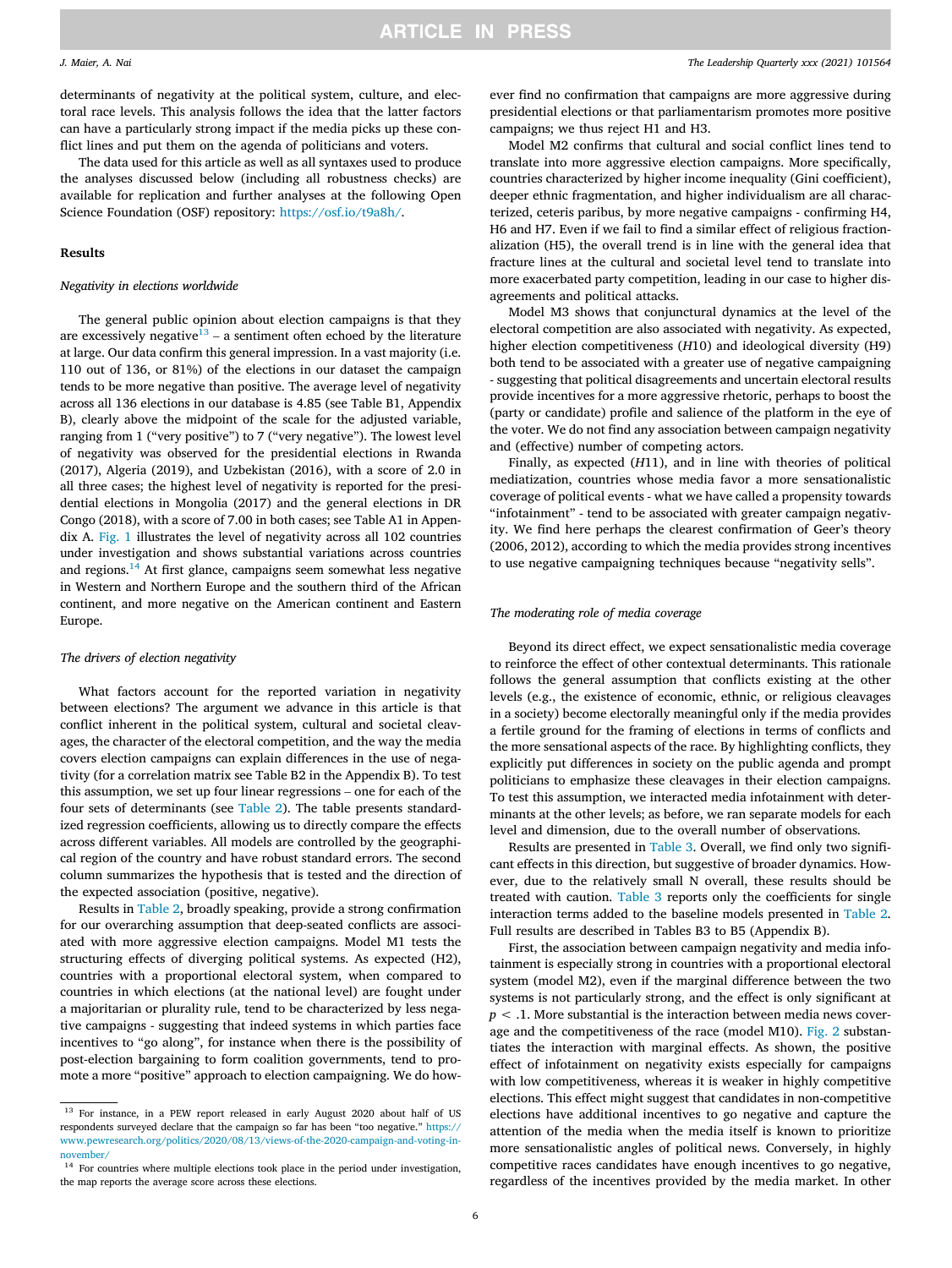<span id="page-7-0"></span>

Fig. 1. Negativity across the world. Note. Only countries in which elections took place in the period under investigation are included in the map (N = 102). Darker shades reflect greater negativity.

| Table 2 |                             |  |
|---------|-----------------------------|--|
|         | Determinants of negativity. |  |

|                           |            | M1      |        |          | M <sub>2</sub> |        |                      | M <sub>3</sub> |        |                        | M <sub>4</sub> |        |     |
|---------------------------|------------|---------|--------|----------|----------------|--------|----------------------|----------------|--------|------------------------|----------------|--------|-----|
|                           | Hypotheses | β       | Se     | P        | β              | Se     | $\mathbf{p}$         | β              | Se     | p                      | β              | Se     | p   |
| Parliamentarism           | $H1$ (-)   | 0.26    | (0.23) | $\star$  |                |        |                      |                |        |                        |                |        |     |
| Proportional repr.        | $H2$ (-)   | $-0.30$ | (0.24) | 含含       |                |        |                      |                |        |                        |                |        |     |
| Presidential election     | $H3 (+)$   | $-0.02$ | (0.22) |          |                |        |                      |                |        |                        |                |        |     |
| Gini index                | $H4 (+)$   |         |        |          | 0.24           | (0.01) | $\ddot{\tau}$        |                |        |                        |                |        |     |
| Religion index            | $H5 (+)$   |         |        |          | 0.14           | (0.49) |                      |                |        |                        |                |        |     |
| Ethnic index              | $H6 (+)$   |         |        |          | 0.23           | (0.47) | $\boldsymbol{\star}$ |                |        |                        |                |        |     |
| Individual, index         | $H7 (+)$   |         |        |          | 0.28           | (0.01) | $\star$              |                |        |                        |                |        |     |
| <b>Effective N</b> actors | $H8$ (-)   |         |        |          |                |        |                      | $-0.03$        | (0.04) |                        |                |        |     |
| Ideological diversity     | $H9 (+)$   |         |        |          |                |        |                      | 0.14           | (0.08) | Ť.                     |                |        |     |
| Competitiveness           | $H10 (+)$  |         |        |          |                |        |                      | 0.37           | (0.09) | 222                    |                |        |     |
| Infotainment              | $H11 (+)$  |         |        |          |                |        |                      |                |        |                        | 0.58           | (0.16) | *** |
| Restricted press          |            |         |        |          |                |        |                      |                |        |                        | 0.06           | (0.01) |     |
| MENA <sup>a</sup>         |            | 0.32    | (0.35) | $\pm\pm$ | 0.32           | (0.38) | $\pm \pm$            | 0.33           | (0.35) | $* *$                  | 0.17           | (0.32) | ÷   |
| Sub-Sah Africa            |            | 0.14    | (0.35) |          | $-0.11$        | (0.49) |                      | 0.19           | (0.34) |                        | 0.09           | (0.30) |     |
| Lat Am & Car              |            | 0.45    | (0.34) | ***      | 0.31           | (0.40) | 含金                   | 0.30           | (0.23) | ***                    | 0.20           | (0.21) | *** |
| Ctr & S Asia              |            | 0.06    | (0.49) |          | 0.14           | (0.64) |                      | 0.24           | (0.48) | $\mathcal{R}$          | 0.10           | (0.33) |     |
| E & SE Asia               |            | 0.09    | (0.33) |          | 0.18           | (0.45) |                      | 0.22           | (0.31) | $\mathcal{R}^{\prime}$ | 0.09           | (0.33) |     |
| Eastern Europe            |            | 0.30    | (0.27) | ***      | 0.39           | (0.33) | ***                  | 0.38           | (0.28) | ***                    | 0.22           | (0.24) | **  |
| Southern Europe           |            | 0.27    | (0.27) | $*$      | 0.36           | (0.27) | ***                  | 0.30           | (0.27) | $* *$                  | 0.14           | (0.23) | ÷   |
| N(elections)              |            | 135     |        |          | 131            |        |                      | 134            |        |                        | 133            |        |     |
| R-squared                 |            | 0.18    |        |          | 0.26           |        |                      | 0.23           |        |                        | 0.44           |        |     |
|                           |            |         |        |          |                |        |                      |                |        |                        |                |        |     |

Note: the dependent variable ranges between 1 "very positive" and 7 "very negative". Displayed are standardized coefficients of an OLS regression (in parenthesis: robust standard errors). N might vary due to missing data. Minimum 3 experts per election.

<sup>a</sup> Reference category for regions is "Western and Northern Europe" (includes the USA, Australia and New Zealand). E & SE Asia includes Melanesia, Micronesia and Polynesia.<br> $p < .001$ .

\*\*  $p < .01, * p < .05, † p < .1$ 

words, the marginal utility to go negative seems to be much higher in a moderate environment than in a superheated surrounding.

The robustness of the interaction effect was verified following the procedure described in [Hainmueller et al. \(2019\)](#page-10-0), using the interflex package for Stata.<sup>15</sup> Figure B1 (Appendix B) shows that it is especially at low levels of competitiveness that a (positive) linear association seems to exist between infotainment and negativity (top-left panel); Figure B2 shows that the linear marginal effect of infotainment on negativity is significantly different from zero (and positive) for low (and medium) levels of competitiveness, whereas it is not significantly different from zero ‐ that is, the model does not pick up any association between infotainment and negativity ‐ at high levels of competitiveness, confirming the simplified depiction in [Fig. 2.](#page-8-0) Figure B2 also shows no particular issues in terms of common support, even if caution should be exercised when interpreting the interaction at lower levels of infotainment (as shown also in [Fig. 2](#page-8-0) by the excessively wide confidence intervals).

### Robustness checks

The results of several robustness checks are presented in Appendix C. All robustness checks can be run with the materials stored in the OSF repository. First, we replicated our models by also controlling

 $^{\rm 15}$  The procedure to perform the test is described in the following document (for Stata): <https://goo.gl/0uYvLb>. Replication materials in the OSF repository include all syntaxes used to perform the test with our data on this interaction.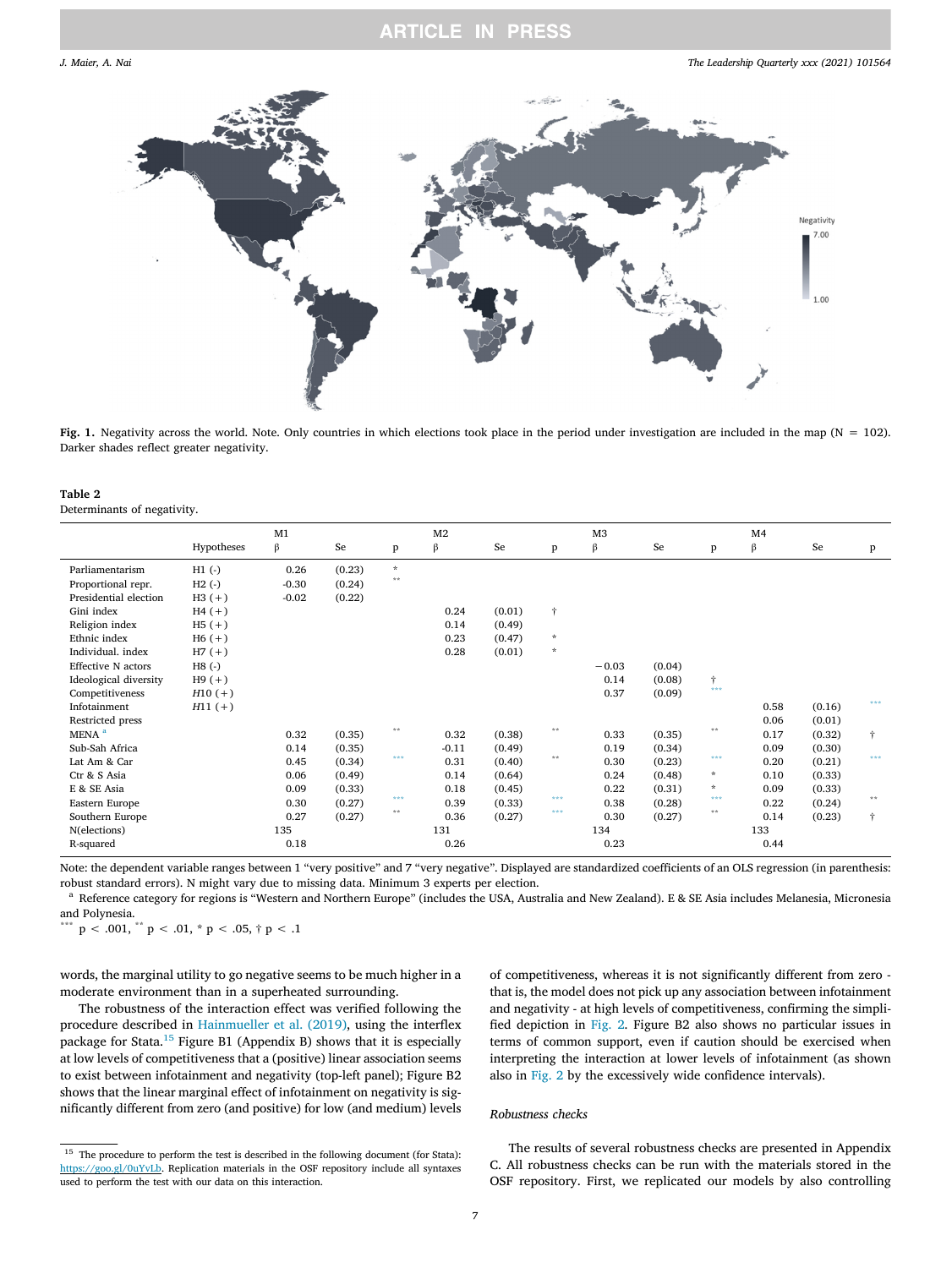#### <span id="page-8-0"></span>Table 3

Determinants of negativity, moderated by media coverage (interaction effects only, separate models).

| Model          | Interaction term                           |         | Se     | D  |
|----------------|--------------------------------------------|---------|--------|----|
| M1             | Infotainment * Parliamentarism             | $-0.32$ | (0.36) |    |
| M2             | Infotainment * Proportional representation | 0.94    | (0.35) |    |
| MЗ             | Infotainment * Pres. election              | 0.72    | (0.28) |    |
| M <sub>4</sub> | Infotainment * Gini index                  | $-1.01$ | (0.02) |    |
| M <sub>5</sub> | Infotainment * Religion index              | $-0.48$ | (0.81) |    |
| M6             | Infotainment * Ethnic index                | $-0.43$ | (0.86) |    |
| M <sub>7</sub> | Inforainment * Individual, index           | $-0.63$ | (0.01) |    |
| M8             | Inforainment * Effective N actors          | $-0.38$ | (0.06) |    |
| M <sub>9</sub> | Infotainment * Ideological diversity       | 0.40    | (0.19) |    |
| M10            | Infotainment * Competitiveness             | $-1.31$ | (0.14) | 含紫 |

Note: The table reports only the value of the interaction coefficients (one interaction coefficient per model only). The dependent variable in all 10 models ranges between 1 "very positive" and 7 "very negative". Displayed are standardized coefficients of an OLS regression (in parenthesis: robust standard errors). Minimum 3 experts per election. All models are controlled by geographical region, infotainment, restricted press. Furthermore, models M1-M3 are controlled by parliamentarism, PR, presidential election; models M4-M6 are controlled by Gini index, religion index, ethnic index, individualism index, models M8-M10 are controlled by effective N actors, ideological diversity, competitiveness.

Full results in Appendix B, Tables B3-B6.

\*\*\*  $p < .001$ , \*\*  $p < .01$ , \*  $p < .05$ , †  $p < .1$ .



Fig. 2. Negativity by infotainment \* competitiveness. Marginal effects with 95% CIs, based on coefficients in Table 3 (Model M10). All other variables fixed at their mean. Full results in Table B5 (Appendix B). The two groups in the graph represent two critical values competitiveness, respectively at one standard deviation below the mean value (low competitiveness), and one standard deviation above the mean value (high competitiveness).

by the level of democracy in each country, as measured by the Polity2  $score<sup>16</sup>$  (Tables C1 and C2); results are robust and, in some cases, even stronger. Second, we replicated the models using an alternative dependent variable - the unadjusted one, that comes directly from the aggregated expert assessments of campaign negativity (Tables C3 and C4); results using this alternative dependent variable are very similar to the main ones.

Third, since one of the most common critiques arguing for caution when relying on expert surveys is that the ideological profile of experts is likely to influence their judgments (e.g., [Curini 2010](#page-10-0)), we replicated the models using an alternative adjusted dependent variable that "filters out" the effect of the ideological leaning of the expert sample. Inspired by the procedure described in [Walter & van der Eijk, 2019](#page-11-0),

we regressed the election negativity score (unadjusted original variable coming from the aggregation of expert answers) on the average expert left–right position (sample ideological leaning); we stored the regression residuals ‐ that is, the part of the dependent variable (campaign tone) that is not explained by the average ideology of the experts ‐ into a new variable. In other words, by doing this we have computed a measure of campaign tone that is independent of the ideological profile of each expert sample. Tables C5 and C6 replicate the main models but use this adjusted dependent variable instead. Results are again robust, suggesting that the (average) ideological profile of experts is not a source of biases in this case.

Fourth, and to err on the side of caution, Tables C7 and C8 present an additional series of models that control for several characteristics of the expert samples: average expert self-assessed familiarity with elections in the country, average assessed survey simplicity, average left-right the expert samples: average expert self‐assessed familiarity with elections in the country, average assessed survey simplicity, average

<sup>16</sup> [http://www.systemicpeace.org/polityproject.html,](http://www.systemicpeace.org/polityproject.html) last access 25 October 2020.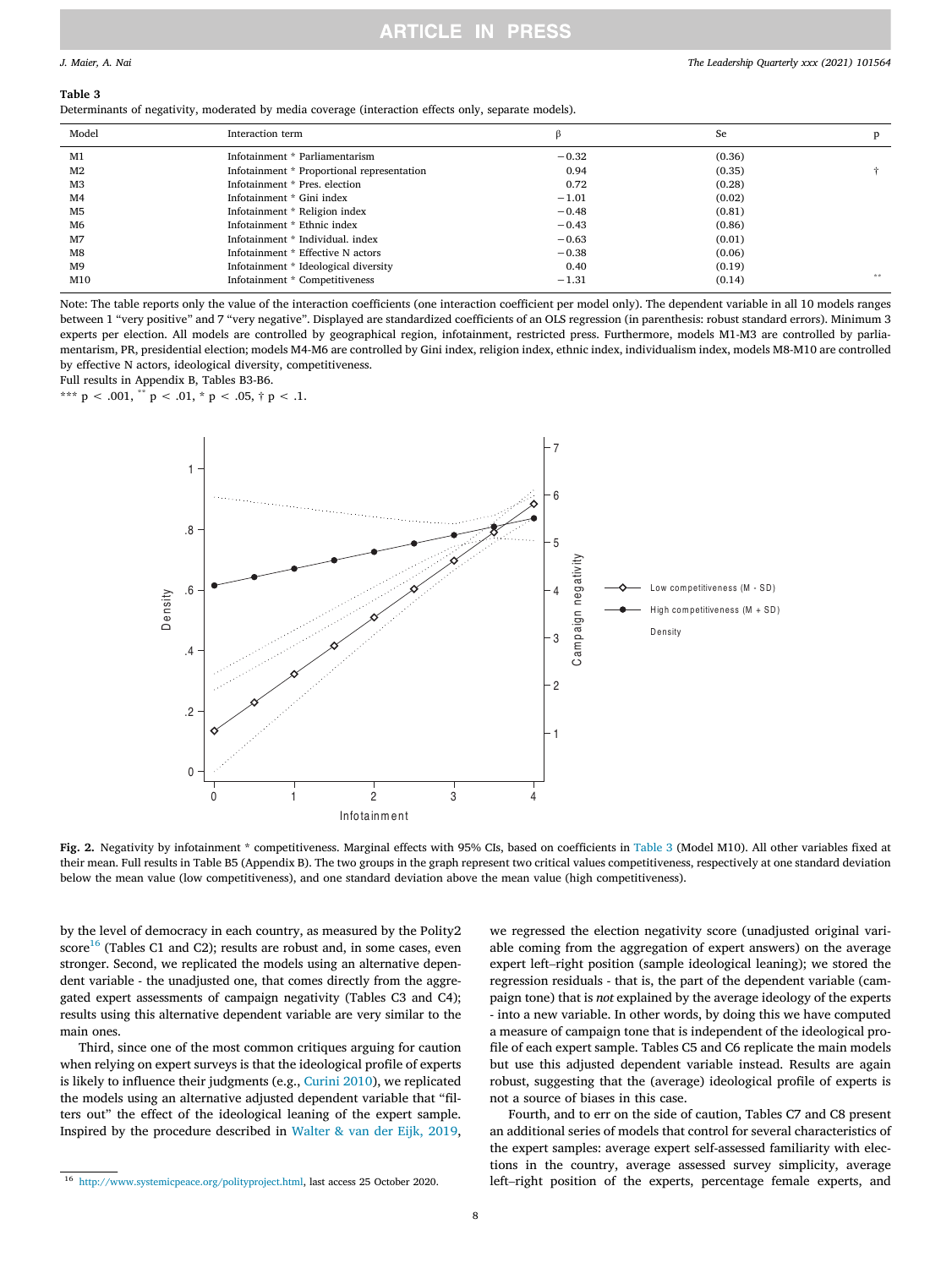percentage domestic experts (that is, the percentage of experts that work in the country they were asked to rate); furthermore, those additional models also control for the standard deviation on the dependent variable at the level of the expert samples (as reported in Table A1), which can be seen as an indication of the inter‐expert agreement on the dependent variable. All results discussed in the main text withstand the test with these additional controls and are thus robust.

Fifth, we replicated the models using Niedenthal's measure of "cultural heterogeneity" ([Niedenthal, Rychlowska, Wood, & Zhao, 2018](#page-11-0)), which broadly reflects how many other countries have contributed to the current population of any given country, as alternative measure of ethnic cleavages (Tables C9 and C10); results are somewhat weaker, but relatively in line with the main results.

Sixth, to exclude potential estimation biases due to the fact that several countries had more than one election in the time period under investigation, we ran separate models where only the first election in these countries was included (Tables C11 and C13); results are generally in line with the main ones. The same can be said for models where only the second election in these countries was included (Tables C12 and  $C14$ <sup>17</sup> Finally, Table C15 presents the checks for multicollinearity for the four models in [Table 1](#page-3-0); results in Table C15 show very low scores for the variance inflation factor (VIF) across the board, which suggests the absence of multicollinearity.

### Conclusion

One of the most popular narratives of recent election campaigns is that the political rhetoric is increasingly dominated by negative messages and political attacks, often accused of poisoning the political discourse and eroding the foundations of liberal democracy ([Ansolabehere and Iyengar, 1995; Thorson et al., 2000; Yoon et al.,](#page-10-0) [2005;](#page-10-0) Cappella & Jamieson 1997). In the past, a great number of studies has investigated individual and strategic reasons incentivizing competing candidates to "go negative" on their rivals (e.g., [Benoit 2017;](#page-10-0) [Maier & Jansen 2017; Walter, van der Brug & van Praag 2014; Nai](#page-10-0) [2020\)](#page-10-0). However, this literature has mostly remained silent about the macro‐level determinants of campaign negativity, also due to understandable hurdles to generating large‐scale comparative inventories of campaign content across time and space. The outstanding question whether democracies are trapped in campaign negativity due to their institutional design or their specific historical experiences at the cultural and societal level remains unanswered.

In our article, we presented what we believe is the first large‐scale assessment of the macro‐level determinants of campaign negativity in national elections across the globe. We did so using a comparative dataset mapping the content of election campaigns worldwide via aggregated expert ratings ([Nai 2020; Maier & Nai, 2020](#page-11-0)). The main findings of our study, broadly speaking, provide a strong confirmation for our overarching expectation that deep‐seated conflicts are associated with more aggressive election campaigns. In a nutshell, our results suggest that (1) negativity seems to come "by design" as countries in which elections at the national level are fought under a majoritarian or plurality rule tend to be characterized by higher negativity; (2) cultural and economic cleavages matter as countries characterized by higher income inequality, deeper ethnic fragmentation, and higher individualism are all characterized by more negative campaigns; (3) negativity is also affected by short‐term conjunctural dynamics at the macro‐level as higher election competitiveness and ideological diversity of competing actors both tend to be associated with a greater use of negative campaigning ‐ suggesting that political disagreements and uncertain electoral results provide incentives for a more aggressive rhetoric. Finally, (4) a sensationalistic media coverage goes hand in hand with greater campaign negativity, especially during noncompetitive races.

To be sure, these results do not come without caveats. First, even though our investigation covers a large palette of elections and countries worldwide (136 elections in more than 100 countries), we cannot claim that our sample is "representative" of all elections and countries across the globe ‐ it simply reflects all national elections that happened in the period under investigation. Nonetheless, the fact that almost 50% of all countries worldwide are included in our analysis indicates a rather good coverage. Second, the relatively limited number of observations included in our models does not allow for extremely fine-grained or complex analyses. The too-many-variables-too-fewcases problem keeps us, for instance, from simultaneously estimating the effects of all variables within a single model, or from investigating more complex configurations of factors, for example, the idea that a cumulative effect among different conflict lines could be at play in some cases. Yet, even with this critique in mind, our investigation represents, to the best of our knowledge, the single largest comparative assessment of the drivers of negative campaigning. Third, conceptually, our measurement of campaign negativity is necessarily a relatively general one. Negative campaigns can assume many different forms, from polite policy critiques to uncivil ad‐hominem attacks, all likely to be affected by different dynamics. Further research should strive to identify the (differential) effects of macro‐level factors on different forms of negativity (on this, see [Gerstlé and Nai, 2019](#page-10-0)). Finally, the use of experts to measure the content of election campaigns is not without risks. Aggregating their ratings into standardized measures presupposes that (i) experts share a common understanding of the phenomena they are asked to evaluate, and (ii) their personal profile plays a limited role in their assessments. In our case, we have good reasons to believe that both criteria are met. Experts rated the six "vignettes" used to adjust the main dependent variable (see section 3.2) quite consensually; for instance, 68% of all experts in our database ( $N = 2,021$ ) rated the sixth vignette ("My opponent is dishonest and corrupt") with a score between  $-7$  and  $-10$  on the negativity scale (M = -7.0,  $SD = 3.9$ , signaling a very negative tone. Furthermore, it is unlikely that the ideological profile of experts substantially sway the results as shown in several robustness checks. A series of triangulations discussed elsewhere ([Maier & Nai 2020](#page-11-0)) suggest finally that expert ratings of campaign negativity are strongly correlated with the negativity of candidates' campaigns in social media and TV ads, suggesting that expert ratings are a reliable approach to achieve the seemingly impossible, namely to generate systematic comparative data on evanescent phenomena such as campaign rhetoric in countries as different as Belarus, Brazil, Bosnia and Herzegovina, and Botswana.

Despite these limitations, our analysis provides a unique contribution to the research on negative campaigning and its underpinnings by highlighting the fundamental role of macro‐level factors that impel political actors to go negative and by presenting what, to the best of our knowledge, is the single largest comparative investigation on the drivers of campaign negativity. Taken together, our results re‐ establish the fundamental role of structural constraints for political dynamics, as shown in research on agenda setting and conflict expansion (e.g., [Baumgartner & Jones 1993; Schattschneider 1960\)](#page-10-0). Stemming directly from this assessment is the somewhat bleak realization that, above and beyond the role of political dynamics and candidate profile, overarching structuring factors set a rather stable stage for the presence of campaign negativity. Especially with the knowledge of its likely detrimental effect of on political and systemic attitudes ‐ for instance, in terms of increased affective polarization ([Iyengar](#page-10-0) [et al., 2012](#page-10-0)) ‐ such stable and structuring incentives for rhetorical aggressiveness could stymie any societal interventions aimed at curbing the presence or effects of political negativity. This normative question notwithstanding, more research is needed to understand the role of contextual factors in driving campaign negativity, especially when it

 $^{17}\,$  In five countries (Austria, Iceland, Israel, Japan, Spain) three elections happened in the period under investigation. The third election, in all five countries, was excluded from these robustness checks.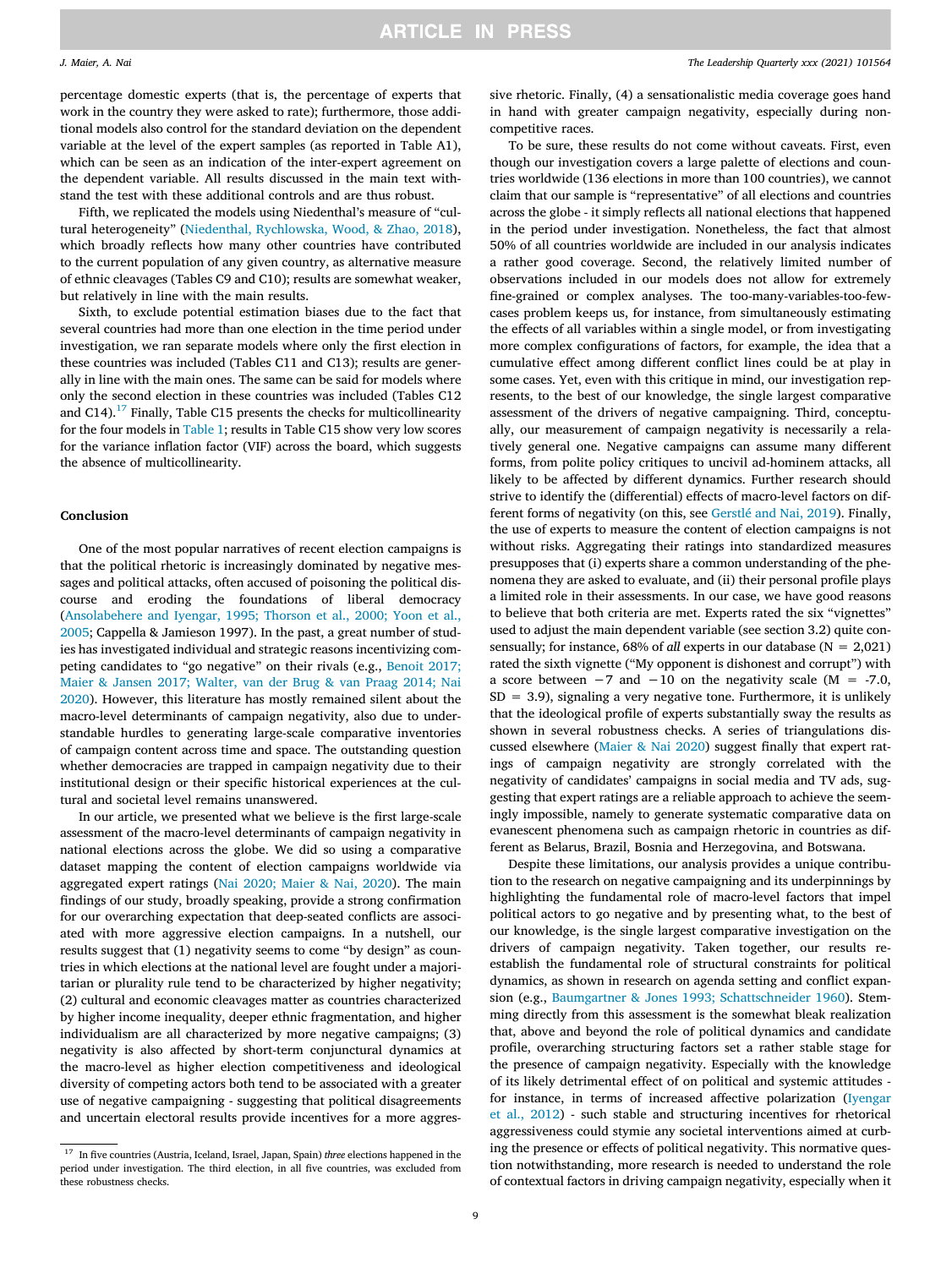<span id="page-10-0"></span>comes to their interplay with candidates' profiles. Increasing research suggests, for instance, that the personality of candidates matters greatly for their decision to go negative ‐ for instance, candidates with "darker" personality traits tend to use a more aggressive rhetoric (e.g., [Nai et al. 2019; Nai & Maier 2020](#page-11-0)). Whether the structuring role of the context also alters the role of such psychological dispositions, thus not only setting the stage but concretely altering the rules of the game when it comes to the decision to go negative, is a question that remains<br>to be investigated. Ultimately, our results pave the way for a deeper<br>and more nuanced understanding about the drivers of *ideological lead-*<br>*ership* to be investigated. Ultimately, our results pave the way for a deeper and more nuanced understanding about the drivers of ideological leadtions (e.g., [Lovelace et al. 2019; Mumford 2006\)](#page-11-0), beyond the traditional focus on charisma (e.g., Bligh & Kohles 2009; Wasike 2017; Williams et al. 2012; Pillai & Williams 1998).

#### Declaration of Competing Interest

The authors declare that they have no known competing financial interests or personal relationships that could have appeared to influence the work reported in this paper.

#### Acknowledgements

We are very grateful to the anonymous reviewers and editors of The Leadership Quarterly for their support, critical assessment, and constructive suggestions during the publication process. We take, of course, full responsibility for any remaining mistakes. Alex Nai acknowledges the financial support from the Swiss National Science Foundation (ref. P300P1\_161163) and the logistic support from the Amsterdam School of Communication Research (ASCoR). A sincere thank you to all the  $2,000 +$  experts that have, over the years, generously donated their time to take part in our comparative investigation. You might be one of them, dear reader, and to you we extend our gratitude.

#### Appendix A. Supplementary data

Supplementary data to this article can be found online at <https://doi.org/10.1016/j.leaqua.2021.101564>.

#### References

- [Albæk, E., Van Dalen, A., Jebril, N., & de Vreese, C. H. \(2014\).](http://refhub.elsevier.com/S1048-9843(21)00069-2/h0005) Political journalism in comparative perspective. New York: Cambridge University Press.<br>Alesina, A., Devleeschauwer, A., Easterly, W., Kurlat, S., & Wacziarg, comparative perspective[. New York: Cambridge University Press.](http://refhub.elsevier.com/S1048-9843(21)00069-2/h0005)
- [Alesina, A., Devleeschauwer, A., Easterly, W., Kurlat, S., & Wacziarg, R. \(2003\).](http://refhub.elsevier.com/S1048-9843(21)00069-2/h0010)
- [Ansolabehere, S. D., & Iyengar, S. \(1995\).](http://refhub.elsevier.com/S1048-9843(21)00069-2/h0015) Going negative. How attack ads shrink and polarize the electorate[. New York: Free Press.](http://refhub.elsevier.com/S1048-9843(21)00069-2/h0015)
- [Baumgartner, F. R., & Jones, B. D. \(1993\).](http://refhub.elsevier.com/S1048-9843(21)00069-2/h0020) Agendas and Instability in American Politics. [Chicago: University of Chicago Press.](http://refhub.elsevier.com/S1048-9843(21)00069-2/h0020)
- Benoit, W. L. (2007). [Communication in political campaigns](http://refhub.elsevier.com/S1048-9843(21)00069-2/h0025). New York: Peter Lang.
- [Benoit, W. L. \(2017\). Meta-analysis of research on the functional theory of political](http://refhub.elsevier.com/S1048-9843(21)00069-2/h0030) campaign *i* run, or bit of chicago Press.<br>Chicago: University of Chicago Press.<br>int, W. L. (2007). *Communication in political campaign*<br>int, W. L. (2017). Meta-analysis of research on the<br>[campaign discourse.](http://refhub.elsevier.com/S1048-9843(21)00069-2/h0030) *Speaker & G*
- [Bligh, M. C., & Kohles, J. C. \(2009\). The enduring allure of charisma. How Barack](http://refhub.elsevier.com/S1048-9843(21)00069-2/h0035) [Obama won the historic 2008 presidential election.](http://refhub.elsevier.com/S1048-9843(21)00069-2/h0035) Leadership Quarterly, 20(3), campaign discourse. Speaker & Gavel, 54(1), 7–50.<br>h, M. C., & Kohles, J. C. (2009). The enduring a<br>Obama won the historic 2008 presidential electi<br>[483](http://refhub.elsevier.com/S1048-9843(21)00069-2/h0035)–[492.](http://refhub.elsevier.com/S1048-9843(21)00069-2/h0035) May, the Chama won the historic 2008 presidential election. *Leadership Quarterly, 20*(3), 483–492.<br>483–492.<br>[Brants, K. \(1998\). Who's afraid of infotainment?](http://refhub.elsevier.com/S1048-9843(21)00069-2/h0040) *European Journal of Communication*, 13<br>[\(3\), 315](http://refhub.elsevier.com/S1048-9843(21)00069-2/h0040)–[335](http://refhub.elsevier.com/S1048-9843(21)00069-2/h0040).
- 
- Buell, E. H., & Sigelman, L. (2009). [Attack politics. Negativity in presidential campaigns](http://refhub.elsevier.com/S1048-9843(21)00069-2/h0045) since 1960 [\(2nd edition\). Lawrence: University Press of Kansas.](http://refhub.elsevier.com/S1048-9843(21)00069-2/h0045)
- Capella, J. N., & Jamieson, K. H. (1997). [Spiral of cynicism. The press and the public good](http://refhub.elsevier.com/S1048-9843(21)00069-2/h0050). [Oxford: Oxford University Press.](http://refhub.elsevier.com/S1048-9843(21)00069-2/h0050) Capella, J. N., & Jamieson, K. H. (1997). Spiral of cynicism. The press and the public good.<br>
Oxford: Oxford University Press.<br> [Curini, L. \(2010\). Expert's Political Preferences and their Impact on Ideological Bias.](http://refhub.elsevier.com/S1048-9843(21)00069-2/h0055)<br> *Part*
- 
- [Curini, L., & Martelli, P. \(2010\). Ideological proximity and valence competition.](http://refhub.elsevier.com/S1048-9843(21)00069-2/h0060) [Negative campaigning through allegation of corruption in the Italian legislative](http://refhub.elsevier.com/S1048-9843(21)00069-2/h0060) arena from 1946 to 1994. *Electoral Studies*, 29(4), 636-647. [arena from 1946 to 1994.](http://refhub.elsevier.com/S1048-9843(21)00069-2/h0060)<br>
Party Politics, 16(3), 299–321.<br>
ni, L., & Martelli, P. (2010). Ideological proximity and<br>
Negative campaigning through allegation of corruption in<br>
arena from 1946 to 1994. *Electoral Studies, 29*
- Dahl, R. A. (1982). [Dilemmas of pluralist democracy. Autonomy vs. control](http://refhub.elsevier.com/S1048-9843(21)00069-2/h0065). Binghamton: [Yale University Press](http://refhub.elsevier.com/S1048-9843(21)00069-2/h0065).
- [de Vreese, C., Esser, F., & Hopmann, D. N. \(Eds.\). \(2017\).](http://refhub.elsevier.com/S1048-9843(21)00069-2/h0070) Comparing political journalism. [New York: Routledge](http://refhub.elsevier.com/S1048-9843(21)00069-2/h0070).
- [Dickson, M. W., Den Hartog, D. N., & Mitchelson, J. K. \(2003\). Research on leadership in](http://refhub.elsevier.com/S1048-9843(21)00069-2/h0075) kson, M. W., Den Hartog, D. N., & Mitchelson, J. K. (2003). Research on leadership in [a cross-cultural context. Making progress, and raising new questions.](http://refhub.elsevier.com/S1048-9843(21)00069-2/h0075) *Leadership* [Quarterly, 14](http://refhub.elsevier.com/S1048-9843(21)00069-2/h0075)(6), 729–[768](http://refhub.elsevier.com/S1048-9843(21)00069-2/h0075). com, an order and context. Making progress, and raising new questions. *Leadership* Quarterly, 14(6), 729–768.<br>Quarterly, 14(6), 729–768.<br>ezal, M., Ennser-Jedenastik, L., & Müller, W. C. (2015). When do parties attack thei
- [Dolezal, M., Ennser-Jedenastik, L., & Müller, W. C. \(2015\). When do parties attack their](http://refhub.elsevier.com/S1048-9843(21)00069-2/h0080) Quarterly, 14(6), 729–768.<br>
Quarterly, 14(6), 729–768.<br>
Ezal, M., Ennser-Jedenastik, L., & Müller, W. C. (2015). When do parties attack their<br>
competitors? Negative campaigning in Austria, 2002–08. In A. S. Walter (Ed.), N [matters. Colchester: ECPR Press](http://refhub.elsevier.com/S1048-9843(21)00069-2/h0080).
- Drazanova, L. (2019). Historical Index of Ethnic Fractionalization Dataset (HIEF).
- Harvard Dataverse, V1. [https://doi.org/10.7910/DVN/4JQRCL.](https://doi.org/10.7910/DVN/4JQRCL)<br>
Ekman, James N., Kifer, Martin J., & Parkin, Michael<br>
communications in U.S. congressional elections. American Poli<br>
103[\(3\), 343](http://refhub.elsevier.com/S1048-9843(21)00069-2/h0090)–[366](http://refhub.elsevier.com/S1048-9843(21)00069-2/h0090). [Druckman, James N., Kifer, Martin J., & Parkin, Michael \(2009\). Campaign](http://refhub.elsevier.com/S1048-9843(21)00069-2/h0090) [communications in U.S. congressional elections.](http://refhub.elsevier.com/S1048-9843(21)00069-2/h0090) American Political Science Review, [Elmelund](http://refhub.elsevier.com/S1048-9843(21)00069-2/h0095) [Præstekær, C. \(2008\). Negative campaigning in a multiparty system.](http://refhub.elsevier.com/S1048-9843(21)00069-2/h0095)<br> [Representation, 44](http://refhub.elsevier.com/S1048-9843(21)00069-2/h0095)(1), 27–[39.](http://refhub.elsevier.com/S1048-9843(21)00069-2/h0095)
- 
- [Elmelund-Præstekær, C. \(2010\). Beyond American negativity. Toward a general](http://refhub.elsevier.com/S1048-9843(21)00069-2/h0100) [understanding of the determinants of negative campaigning.](http://refhub.elsevier.com/S1048-9843(21)00069-2/h0100) In a matteriary system,<br>
Representation, 44(1), 27–39.<br>
understanding of the determinants of negative campaigning. European Political<br> [Science Review, 2](http://refhub.elsevier.com/S1048-9843(21)00069-2/h0100)(1), 137–15 Science Review, 2(1), 137–156.<br>[Elmelund-Præstekær, C., & Svensson, H. M. \(2014\). Ebbs and](http://refhub.elsevier.com/S1048-9843(21)00069-2/h0105) flows of negative
- Science Review, 2(1), 137-156.<br>
elund-Prastekaer, C., & Svensson, H. M. (2014). Ebbs and flows of negative<br> [campaigning. A longitudinal study of contextual factors' in](http://refhub.elsevier.com/S1048-9843(21)00069-2/h0105)fluence on Danish<br>
campaign rhetoric. European Journal [Esser, F., Engesser, S., Matthes, J., & Berganza, R. \(2017\). Negativity. In C. de Vreese, F.](http://refhub.elsevier.com/S1048-9843(21)00069-2/h0110) Esser, F., Engesser, S., Matthes, J., & Berganza, R. (2017). Negativity. In C. de Vreese, F. [Esser, & D. N. Hopmann \(Eds.\),](http://refhub.elsevier.com/S1048-9843(21)00069-2/h0110) Compa
- [York: Routledge](http://refhub.elsevier.com/S1048-9843(21)00069-2/h0110).
- Farah, B., Elias, R., De Clercy, C., & Rowe, G. (2020). Leadership succession in different types of organizations: What business and political successions may learn from each other. Leadership Quarterly,  $31(1)$ ,  $101289$ . https://doi.org/10.1016/j. other. Leadership Quarterly, 31(1), 101289. [https://doi.org/10.1016/j.](https://doi.org/10.1016/j.leaqua.2019.03.004) [leaqua.2019.03.004.](https://doi.org/10.1016/j.leaqua.2019.03.004) [Finkel, S. E., & Geer, J. G. \(1998\). A spot check: Casting doubt on the demobilizing effect](http://refhub.elsevier.com/S1048-9843(21)00069-2/h0120)<br>leagua.2019.03.004.<br>Finkel, S. E., & Geer, J. G. (1998). A spot check: Casting doubt on the demobilizing effect<br>of attack advertis
- 
- [Fridkin, K. L., & Kenney, P. J. \(2004\). Do negative messages work? The impact of](http://refhub.elsevier.com/S1048-9843(21)00069-2/h0125) negativity on citizens' evaluations of candidates. *American Politics Research*, 32(5), negativity on citizens' evaluations of candidates. *American Politics Research*, 32(5), 6570–605.<br>
Rin, K. L., & Kenney, P. J. (2008). of attack advertising. American Journal of Political Science, 42(2), 573–595.<br>Ikin, K. L., & Kenney, P. J. (2004). Do negative messages work? The ir<br>negativity on citizens' evaluations of candidates. American Politics Rese
- [Fridkin, K. L., & Kenney, P. J. \(2008\). The dimensions of negative messages.](http://refhub.elsevier.com/S1048-9843(21)00069-2/h0130) American
- [Fridkin, K. L., & Kenney, P. J. \(2012\). The impact of negative campaigning on citizens](http://refhub.elsevier.com/S1048-9843(21)00069-2/h0135)' [actions and attitudes. In H. A. Semetko & M. Scammell \(Eds.\),](http://refhub.elsevier.com/S1048-9843(21)00069-2/h0135) The SAGE handbook of Politics Research, 36(5), 694–723.<br>Ikin, K. L., & Kenney, P. J. (2012). The impact of negative<br>actions and attitudes. In H. A. Semetko & M. Scammell (Eq<br>[political communication](http://refhub.elsevier.com/S1048-9843(21)00069-2/h0135) (pp. 173–[185\). Los Angeles: Sage.](http://refhub.elsevier.com/S1048-9843(21)00069-2/h0135)
- Galasso, V., Nannicini, T., & Nunnari, S. (2020). Positive Spillovers from Negative Campaigning. American Journal of Political Science. [https://doi.org/10.1111/](https://doi.org/10.1111/ajps.12610)<br>
ajps.12610.<br>
agher, M. (2014). Electoral institutions and representation. In L. LeDuc, R. Niemi, &<br>
P. Norris (Eds.), [Comparing democracies 4](http://refhub.elsevier.com/S1048-9843(21)00069-2/h0145) (p [ajps.12610](https://doi.org/10.1111/ajps.12610).
- [Gallagher, M. \(2014\). Electoral institutions and representation. In L. LeDuc, R. Niemi, &](http://refhub.elsevier.com/S1048-9843(21)00069-2/h0145) P. Norris (Eds.), Comparing democracies 4 (pp. 11-31). London: Sage.
- [Oxford University Press.](http://refhub.elsevier.com/S1048-9843(21)00069-2/h0150)
- [Gallagher, M., & Mitchell, P. \(Eds.\). \(2005\).](http://refhub.elsevier.com/S1048-9843(21)00069-2/h0150) The politics of electoral systems. Oxford:<br>Oxford University Press.<br>Garramone, G. M. (1984). Voter response to negative political ads. Journalism Quarterly,<br>61[\(2\), 250](http://refhub.elsevier.com/S1048-9843(21)00069-2/h0155)–[259.](http://refhub.elsevier.com/S1048-9843(21)00069-2/h0155) [Garramone, G. M. \(1984\). Voter response to negative political ads.](http://refhub.elsevier.com/S1048-9843(21)00069-2/h0155) Journalism Quarterly,
- Garramone, G. M. (1984). Voter response to negative political ads. Journalism Quarterly, 61(2), 250–259.<br>Garzia, D., & Ferreira da Silva, F. (2021). Negative personalization and voting behavior in 14 parliamentary democrac [doi.org/10.1016/j.electstud.2021.102300.](https://doi.org/10.1016/j.electstud.2021.102300)
- Geer, J. G. (2006). [In defense of negativity. Attack ads in presidential campaigns](http://refhub.elsevier.com/S1048-9843(21)00069-2/h0165). Chicago:<br>University of Chicago Press.<br>Geer, J. G. (2012). The news media and the rise of negativity in presidential campaigns.<br>PS. Politic [University of Chicago Press.](http://refhub.elsevier.com/S1048-9843(21)00069-2/h0165)
- [Geer, J. G. \(2012\). The news media and the rise of negativity in presidential campaigns.](http://refhub.elsevier.com/S1048-9843(21)00069-2/h0170)<br>PS. Political Science & Politics, 45(3), 422-427.
- [Gélineau, F., & Blais, A. \(2015\). Comparing measures of campaign negativity. Expert](http://refhub.elsevier.com/S1048-9843(21)00069-2/h0175) [judgments, manifestos, debates and ads. In A. Nai & A. S. Walter \(Eds.\),](http://refhub.elsevier.com/S1048-9843(21)00069-2/h0175) New [perspectives on negative campaigning. Why attack politics matters](http://refhub.elsevier.com/S1048-9843(21)00069-2/h0175) (pp. 63–[74\).](http://refhub.elsevier.com/S1048-9843(21)00069-2/h0175) [Colchester: ECPR Press](http://refhub.elsevier.com/S1048-9843(21)00069-2/h0175).
- [Gerstlé, J., & Nai, A. \(2019\). Negativity, emotionality and populist rhetoric in election](http://refhub.elsevier.com/S1048-9843(21)00069-2/h0180) Colchester: ECPR Press.<br>
European Journal of Confederation and populist rhetoric in election<br> [campaigns worldwide, and their effects on media attention and electoral success.](http://refhub.elsevier.com/S1048-9843(21)00069-2/h0180)<br> [European Journal of Communication, 34](http://refhub.elsevier.com/S1048-9843(21)00069-2/h0180)(4), 410–
- Grabe, M. E., & Bucy, E. P. (2009). [Image bite politics: News and the visual framing of](http://refhub.elsevier.com/S1048-9843(21)00069-2/h0185) elections[. Oxford University Press.](http://refhub.elsevier.com/S1048-9843(21)00069-2/h0185)
- [Hainmueller, J., Mummolo, J., & Xu, Y. \(2019\). How much should we trust estimates](http://refhub.elsevier.com/S1048-9843(21)00069-2/h0190) [from multiplicative interaction models? Simple tools to improve empirical practice.](http://refhub.elsevier.com/S1048-9843(21)00069-2/h0190) elections. Oxford University Press.<br>elections. Oxford University Press.<br>mmueller, J., Mummolo, J., & Xu,<br>from multiplicative interaction me<br>[Political Analysis, 27](http://refhub.elsevier.com/S1048-9843(21)00069-2/h0190)(2), 163–[192](http://refhub.elsevier.com/S1048-9843(21)00069-2/h0190). Political Analysis, 27(2), 163-192.
- [Hale, J. F., Fox, J. C., & Farmer, R. \(1996\). Negative advertisements in US Senate](http://refhub.elsevier.com/S1048-9843(21)00069-2/h0195) campaigns. The infl[uence of campaign context.](http://refhub.elsevier.com/S1048-9843(21)00069-2/h0195) Social Science Quarterly, 77(2), 329-343. er, M., Meyer, T. M., & Wagner, M. (2019). Fighting for attention. Media<br>
209–343.<br> [Haselmayer, M., Meyer, T. M., & Wagner, M. \(2019\). Fighting for attention. Media](http://refhub.elsevier.com/S1048-9843(21)00069-2/h0200)<br> [coverage of negative campaign messages.](http://refhub.elsevier.com/S1048-9843(21)00069-2/h0200) *Party Politics*
- 
- [Haynes, A. A., & Rhine, S. L. \(1998\). Attack politics in presidential nomination](http://refhub.elsevier.com/S1048-9843(21)00069-2/h0205) [campaigns. An examination of the frequency and determinants of intermediated](http://refhub.elsevier.com/S1048-9843(21)00069-2/h0205) negative messages against opponents. Political Research Quarterly, 51(3), 691–721. [negative messages against opponents.](http://refhub.elsevier.com/S1048-9843(21)00069-2/h0205) Politics, 25(3), 412–423.<br>Haynes, A. A., & Rhine, S. L. (1998). Attack politics in presidential nomination<br>campaigns. An examination of the frequency and determinants of intermediated<br>m
- [of the mind. Intercultural cooperation and its importance for survival](http://refhub.elsevier.com/S1048-9843(21)00069-2/h0210) (3rd edition). New [York: McGraw-Hill.](http://refhub.elsevier.com/S1048-9843(21)00069-2/h0210) of the mind. Intercultural cooperation and its importance for survival (3rd edition). New<br>York: McGraw-Hill.<br>[Hopkins, D. J., & King, G. \(2010\). Improving anchoring vignettes designing surveys to](http://refhub.elsevier.com/S1048-9843(21)00069-2/h0215)<br>correct interpersonal incom
- Form: McChain, B. J., & King, G. (2010). Improving anchority correct interpersonal incomparability. *Public Opin*, a, E. (2020). Impact of Cultural Diversity on Wester [Journal of Ethnic and Cultural Studies, 7](http://refhub.elsevier.com/S1048-9843(21)00069-2/h0220)(1), 20–[40](http://refhub.elsevier.com/S1048-9843(21)00069-2/h0220).
- [Hysa, E. \(2020\). Impact of Cultural Diversity on Western Balkan Countries](http://refhub.elsevier.com/S1048-9843(21)00069-2/h0220)' Performance.
- Iyengar, S., & Kinder, D. R. (1987). [News that matters. Television and American opinion](http://refhub.elsevier.com/S1048-9843(21)00069-2/h0225). [Chicago: University of Chicago Press.](http://refhub.elsevier.com/S1048-9843(21)00069-2/h0225) Journal of Ethnic and Cultural Studies, 7(1), 20–40.<br>gar, S., & Kinder, D. R. (1987). News that matters. Television and Amer Chicago: University of Chicago Press.<br>gar, S., Sood, G., & Lelkes, Y. (2012). Affect, not ideolog
- [Iyengar, S., Sood, G., & Lelkes, Y. \(2012\). Affect, not ideology. A social identity](http://refhub.elsevier.com/S1048-9843(21)00069-2/h0230)
- Kahn, K. F., & Kenney, P. J. (2004). [No holds barred. Negativity in U.S. Senate campaigns](http://refhub.elsevier.com/S1048-9843(21)00069-2/h0235). [Upper Saddle River: Pearson](http://refhub.elsevier.com/S1048-9843(21)00069-2/h0235).